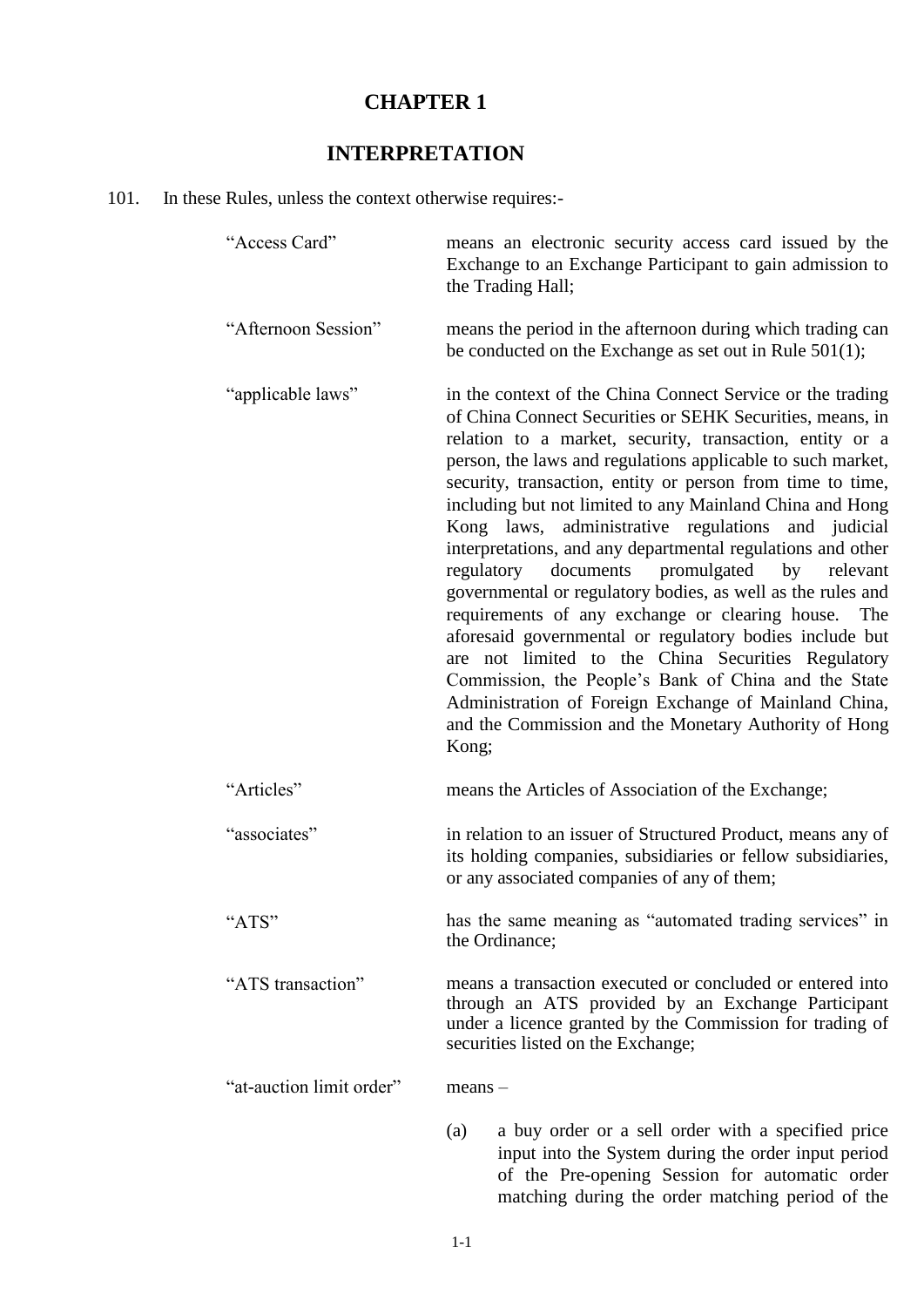Pre-opening Session at the IEP calculated at the end of the pre-order matching period of the Pre-opening Session when the specified price is (in the case of a buy order) equal to or higher than such IEP, or (in the case of a sell order) equal to or lower than such IEP which, if wholly or partly unmatched at the end of the order matching period of the Pre-opening Session, would be converted to a limit order and carried forward to the Continuous Trading Session according to Rule 501I; or

(b) a buy order or a sell order with a specified price input into the System during the order input period, no-cancellation period or random closing period of the Closing Auction Session, or an outstanding limit order treated as at-auction limit order and carried forward to the Closing Auction Session according to Rule 501L(4), for automatic order matching at the end of the random closing period of the Closing Auction Session at the IEP calculated at the end of the random closing period of the Closing Auction Session when the specified price is (in the case of a buy order) equal to or higher than such IEP, or (in the case of a sell order) equal to or lower than such IEP;

"at-auction order" means –

- (a) a buy order or a sell order with no specified price input into the System during the order input period or pre-order matching period of the Pre-opening Session for automatic order matching during the order matching period of the Pre-opening Session at the IEP calculated at the end of the pre-order matching period of the Pre-opening Session; or
- (b) a buy order or a sell order with no specified price input into the System during the order input period, no-cancellation period or random closing period of the Closing Auction Session for automatic order matching at the end of the random closing period of the Closing Auction Session at the IEP calculated at the end of the random closing period of the Closing Auction Session;

"auction orders" means and includes each and both of the at-auction orders and the at-auction limit orders (as the case may be);

"Authorized Person" means a person employed or engaged by an Exchange Participant or a Special Participant to gain access to the System, and where an Exchange Participant is registered as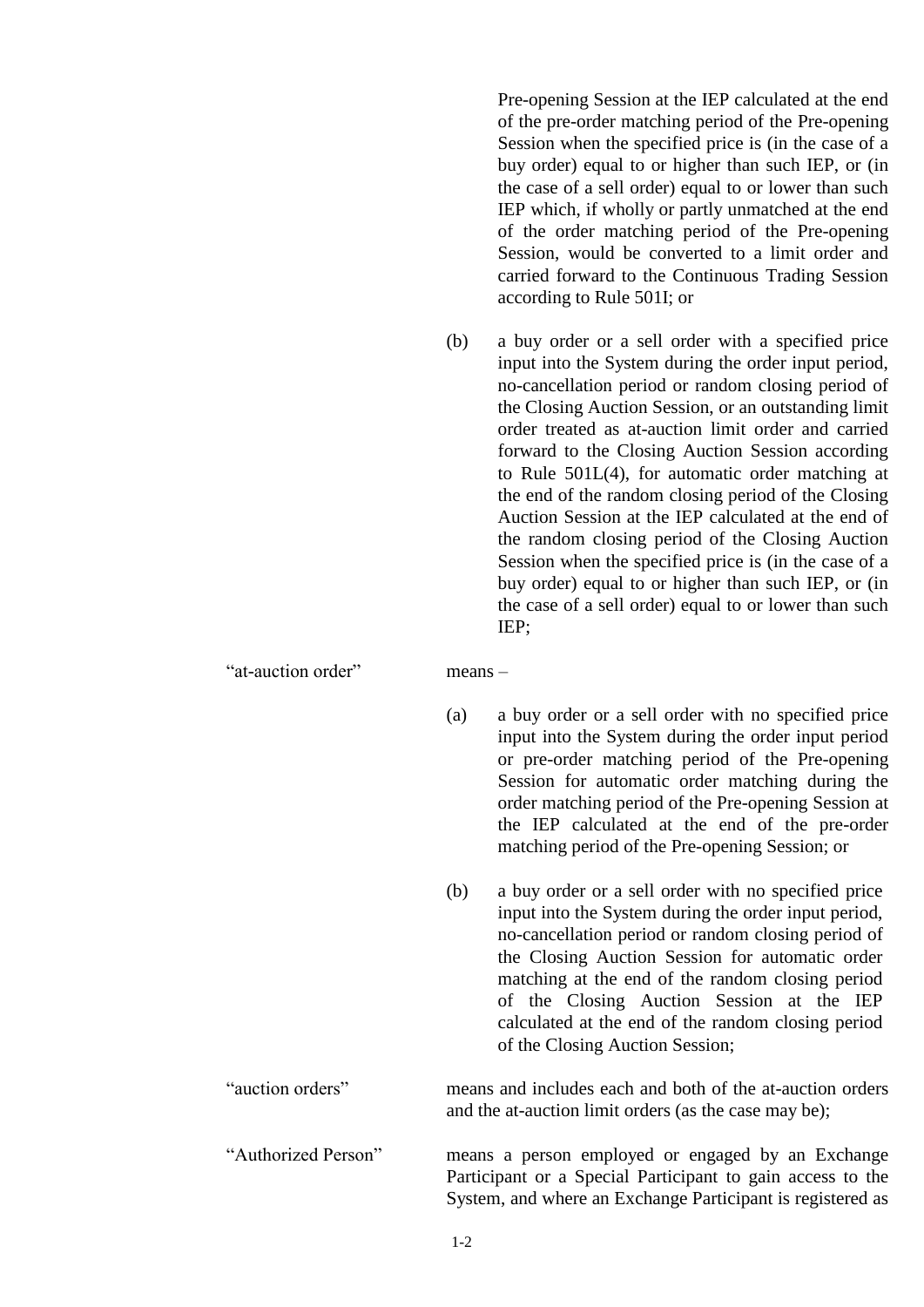a China Connect Exchange Participant, a person employed or engaged by it to gain access to the CSC;

"automatch stock" means a security eligible for automatic order matching under the System;

"automatic order matching" means the automatic conclusion of transactions by the System based on the methodology or methodologies as determined by the Board from time to time, including:-

- (a) the methodology specified in Rule  $517(1)(a)$  for automatic conclusion of transactions during the order matching period of the Pre-opening Session or at the end of the random closing period of the Closing Auction Session at the IEP calculated at the end of the pre-order matching period of the Preopening Session or at the end of the random closing period of the Closing Auction Session, as the case may be;
- (b) the methodology specified in Rule 517(1)(b) for automatic conclusion of transactions during the Continuous Trading Session when the specified prices of buy orders and sell orders match;

"Backup Central Gateway means a Central Gateway session designated for backup purpose pursuant to Rule 364AA;

> means a China Connect Central Gateway session designated for backup purpose pursuant to Rule 1410(2);

> means a backup connection to the China Connect Drop-Copy Service;

> means a China Connect Open Gateway installed for backup purposes pursuant to Rule 1410(2);

means a backup connection to the Drop-Copy Service;

means a Special Participant Central Gateway session designated for backup purpose pursuant to Rule 1512A;

"Binding Period" means a period (as may be renewed under Rule  $364B(1C)(b)$ ) which may be notified by the Exchange to Exchange Participants and for which an Exchange Participant which has successfully applied for a Dealing Desk undertakes to use the Dealing Desk and to pay the monthly user fee for it;

session"

"Backup China Connect Central Gateway session"

"Backup China Connect Drop-Copy session"

"Backup China Connect

"Backup Drop-Copy

Open Gateway"

"Backup Special Participant Central Gateway session"

session"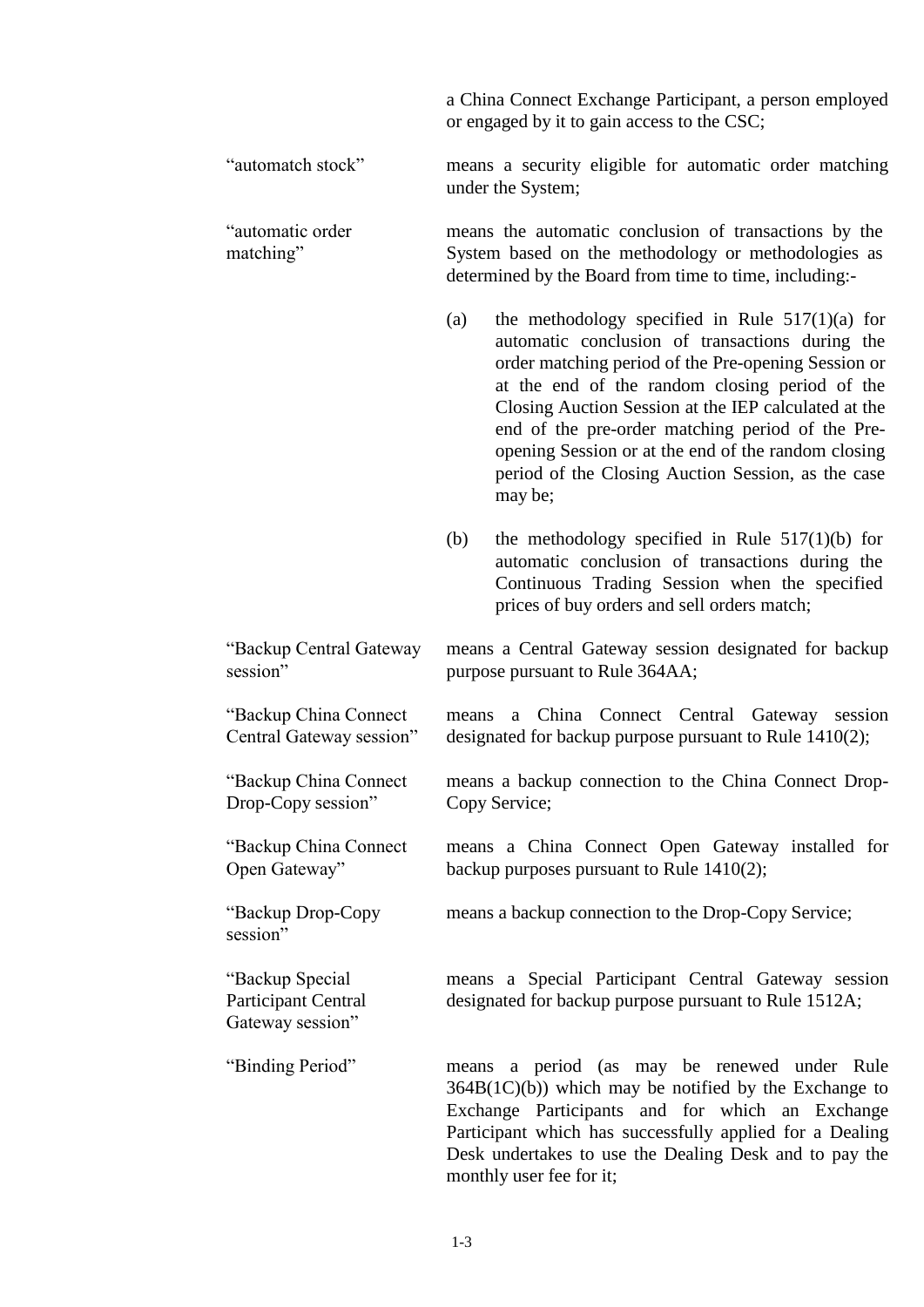| "Board"                           | means the Directors of the Exchange elected or appointed<br>in accordance with the Articles and, where the context so<br>permits, any Committee thereof;                                                                                                                                                                                                                                                                  |
|-----------------------------------|---------------------------------------------------------------------------------------------------------------------------------------------------------------------------------------------------------------------------------------------------------------------------------------------------------------------------------------------------------------------------------------------------------------------------|
| "borrowed securities"             | in relation to a securities borrowing, means any securities<br>obtained by a borrower under such securities borrowing<br>and includes "borrowed stock" as that term is defined in<br>the Stamp Duty Ordinance;                                                                                                                                                                                                            |
| "borrower"                        | in relation to a securities borrowing, means a person<br>including an Exchange Participant who obtains securities<br>under a securities borrowing and lending agreement and<br>includes "borrower" as that term is defined in the Stamp<br>Duty Ordinance;                                                                                                                                                                |
| "broker number"                   | means the unique four digit number or numbers as may be<br>assigned to every Exchange Participant trading;                                                                                                                                                                                                                                                                                                                |
| "Broker Participant"              | means an Exchange Participant admitted by HKSCC to<br>participate in CCASS as a Broker Participant immediately<br>before 3 December 2007 and whose Broker Participantship<br>had not been terminated;                                                                                                                                                                                                                     |
| "BSS"                             | means the Broker Supplied System developed and operated<br>by the Exchange Participant for trading purposes, and<br>includes any server, terminal and other device connected to it;                                                                                                                                                                                                                                       |
| "business continuity<br>centre"   | means a business address of an Exchange Participant used<br>for the purpose of continuing its trading operations during<br>emergency or for other purpose which is notified to and<br>approved by the Exchange from time to time;                                                                                                                                                                                         |
| "business day"                    | means a day (excluding Saturday) on which banks in Hong<br>Kong are open for business;                                                                                                                                                                                                                                                                                                                                    |
| "buy order"                       | means an order input into the System to buy an issue of<br>securities;                                                                                                                                                                                                                                                                                                                                                    |
| "buying Exchange"<br>Participant" | means an Exchange Participant which acts as the buying<br>party to a transaction, whether as a principal or an agent;                                                                                                                                                                                                                                                                                                     |
| "CAS reference price"             | of an issue of securities on a trading day means, unless<br>otherwise determined by the Exchange, the price which is<br>the median of several nominal prices taken by the System<br>prior to and at the close of the Continuous Trading Session<br>on that trading day. Such nominal prices shall be taken<br>during such period, at such interval and in such manner as<br>the Exchange may from time to time determine; |
| "CAS security"                    | means an issue of security prescribed by the Exchange as<br>eligible for trading in the Closing Auction Session;                                                                                                                                                                                                                                                                                                          |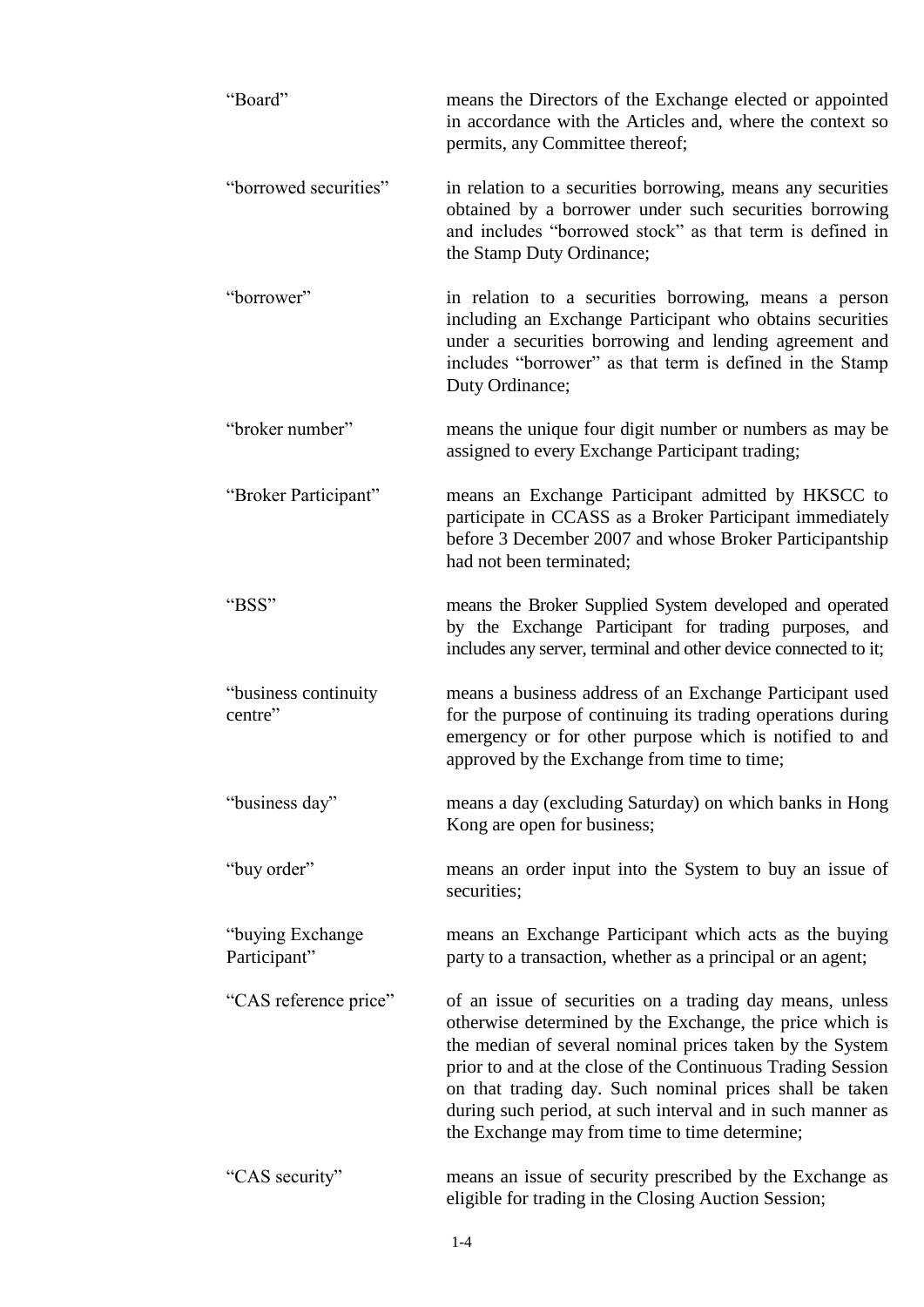| "CBBC"                          | means "callable bull/bear contract" which is a type of<br>Structured Product that contains a mandatory call feature<br>which obliges the issuer to call the CBBC when a<br>mandatory call event occurs at any time before expiry. In<br>the case of a CBBC, a mandatory call event occurs when<br>the price or level of the underlying reaches a specified<br>price or level; |  |
|---------------------------------|-------------------------------------------------------------------------------------------------------------------------------------------------------------------------------------------------------------------------------------------------------------------------------------------------------------------------------------------------------------------------------|--|
| "CCASS"                         | means the Central Clearing and Settlement System<br>established and operated by HKSCC;                                                                                                                                                                                                                                                                                        |  |
| "CCASS Clearing<br>Agreement"   | means a written agreement under the CCASS Rules<br>between a CCASS GCP and an Exchange Participant<br>which is not a CCASS Clearing Participant;                                                                                                                                                                                                                              |  |
| "CCASS Clearing<br>Participant" | means a person admitted by HKSCC to participate in<br>CCASS as a CCASS DCP or CCASS GCP;                                                                                                                                                                                                                                                                                      |  |
| "CCASS DCP"                     | means a person admitted by HKSCC to participate in<br>CCASS as a Direct Clearing Participant or a Broker<br>Participant which is deemed to be a Direct Clearing<br>Participant pursuant to the CCASS Rules;                                                                                                                                                                   |  |
| "CCASS GCP"                     | means a person admitted by HKSCC to participate in<br>CCASS as a General Clearing Participant;                                                                                                                                                                                                                                                                                |  |
| "CCASS Rules"                   | means the General Rules of CCASS as may be amended or<br>modified from time to time and where the context so<br>permits, shall include the Operational Procedures;                                                                                                                                                                                                            |  |
| "CCMS"                          | means the Common Collateral Management System, a<br>common sub-system of CCASS and DCASS, operated by<br>HKSCC, HKCC and SEOCH which enables SEOCH<br>Participants to manage their collateral deposited with<br>SEOCH;                                                                                                                                                        |  |
| "Central Gateway"               | means a hardware and software component operated by the<br>Exchange, which provides the communications interface<br>between the System and BSS, NSTD or any other devices;                                                                                                                                                                                                    |  |
| "Central Gateway<br>message"    | means a single instance of order or trade-related<br>communication between a BSS or an NSTD and the<br>Central Gateway;                                                                                                                                                                                                                                                       |  |
| "Central Gateway session"       | means a connection to<br>the Central<br>Gateway<br>for<br>communication between a BSS or an NSTD and the<br>Central Gateway;                                                                                                                                                                                                                                                  |  |
| "cents"                         | shall mean cents in the legal currency of Hong Kong,<br>unless otherwise stated;                                                                                                                                                                                                                                                                                              |  |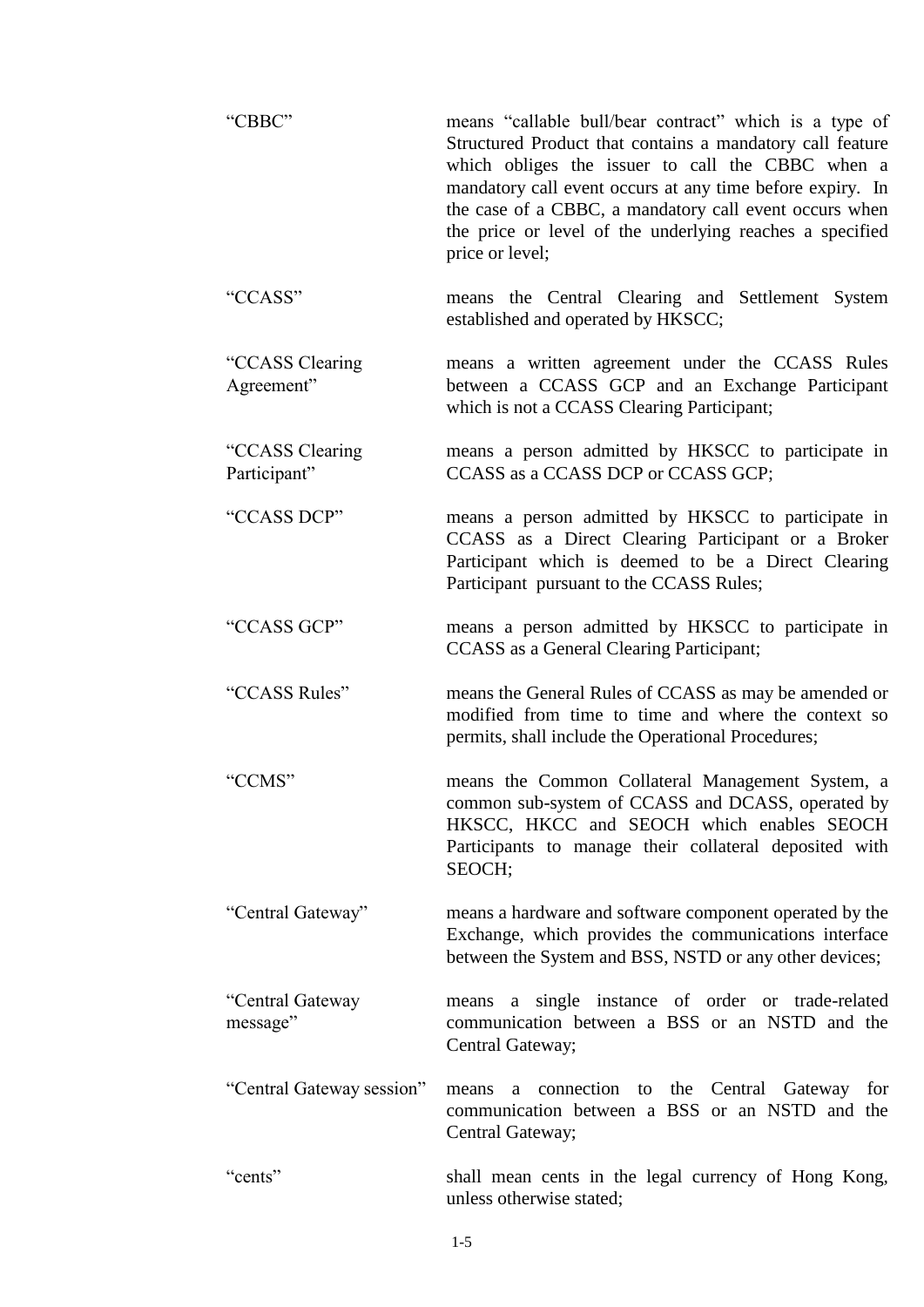| "Cessation Date"                                                        | means the date specified by the Exchange under Rule<br>305A(2);                                                                                                                                                                                                                                                                    |
|-------------------------------------------------------------------------|------------------------------------------------------------------------------------------------------------------------------------------------------------------------------------------------------------------------------------------------------------------------------------------------------------------------------------|
| "Chief Executive"                                                       | means the Chief Executive of the Exchange for the time<br>being appointed by the Board in accordance with Rule 223<br>or, as the context may require, his designee;                                                                                                                                                                |
| "China Connect CCASS"<br>Clearing Participant"                          | means "China Connect Clearing Participant" as defined in<br>the CCASS Rules;                                                                                                                                                                                                                                                       |
| "China Connect Central<br>Gateway"                                      | means a hardware and software component operated by the<br>Exchange, which provides the communications interface<br>between the CSC and BSS of the China Connect Exchange<br>Participants and other devices;                                                                                                                       |
| "China Connect Central<br>Gateway message"                              | means a single instance of order or trade-related<br>communication between a BSS and the China Connect<br>Central Gateway;                                                                                                                                                                                                         |
| "China Connect Central<br>Gateway session"                              | means a connection to the China Connect Central Gateway<br>for communication between a BSS and the China Connect<br>Central Gateway;                                                                                                                                                                                               |
| "China Connect Central<br>Gateway transitional<br>period"               | means a period which may be notified by the Exchange to<br>Exchange Participants during which both the China<br>Connect Open Gateway and the China Connect Central<br>Gateway session could be used as a communications<br>interface with the CSC but after which only the China<br>Connect Central Gateway session could be used; |
| "China Connect Clearing<br>House"                                       | has the same meaning as defined in the CCASS Rules;                                                                                                                                                                                                                                                                                |
| "China Connect Drop-<br>Copy Service"                                   | means the Exchange's real-time reporting service in<br>respect of China Connect orders and China Connect<br>Securities Trades of an Exchange Participant that have<br>been inputted into or recorded by the CSC;                                                                                                                   |
| "China Connect Drop-<br>Copy session"                                   | means a connection to the China Connect Drop-Copy<br>Service;                                                                                                                                                                                                                                                                      |
| "China Connect Exchange"<br>Participant"                                | means an Exchange Participant which is registered as a<br>China Connect Exchange Participant by the Exchange;                                                                                                                                                                                                                      |
| "China Connect Exchange<br><b>Participant Registration</b><br>Criteria" | means the eligibility criteria (including technical standards,<br>system, risk management, client documentation and other<br>requirements) which the Exchange may prescribe from<br>time to time for an Exchange Participant to be, and to<br>remain, registered as a China Connect Exchange                                       |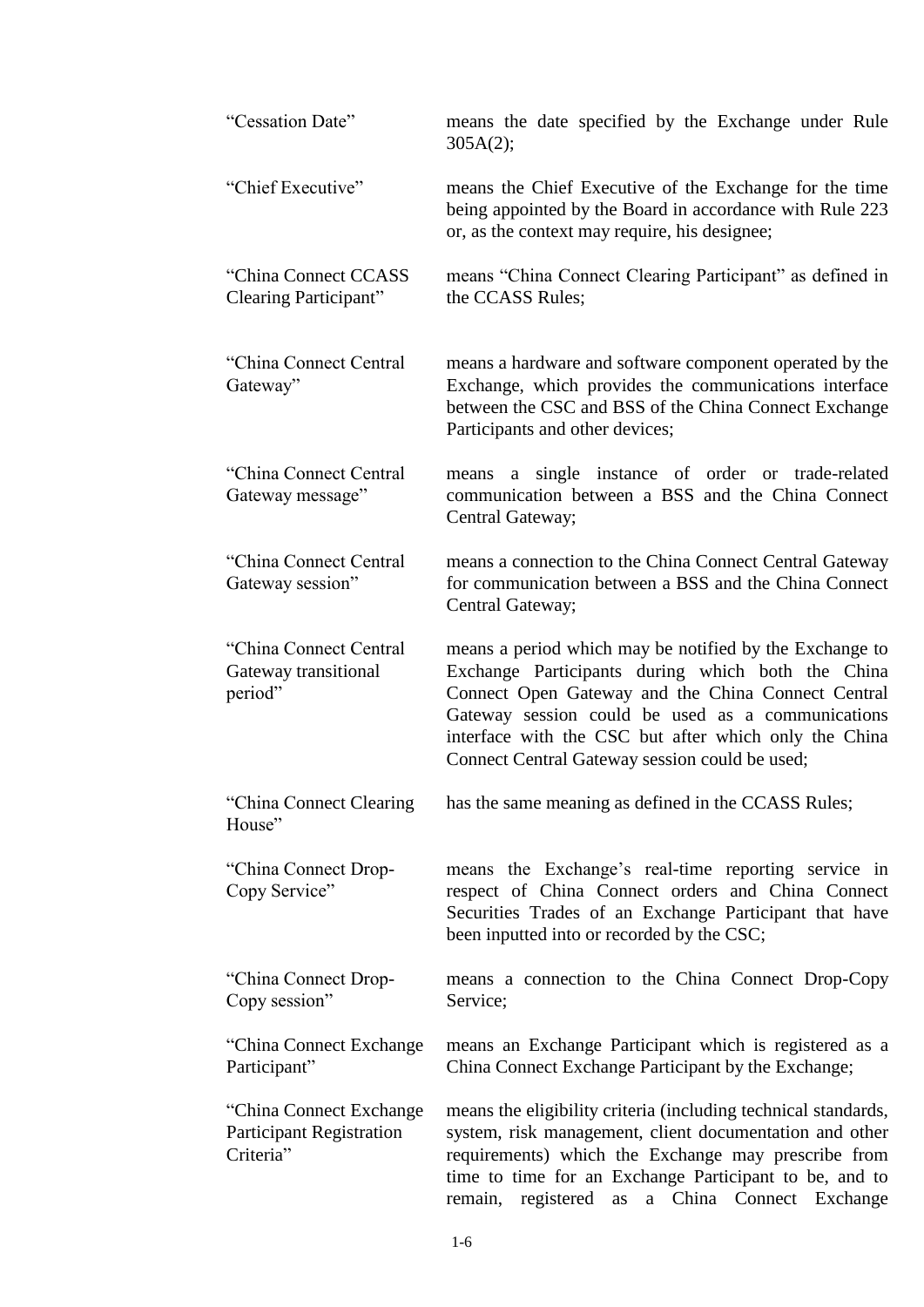# Participant;

| "China Connect Market"                | means a stock market in Mainland China acceptable to the<br>Exchange and included in the list of China Connect<br>Markets from time to time, as referred to in Rule<br>$1409(1)(c)$ and, where the context so requires, includes the<br>"China Connect Market Operator" operating the relevant<br>stock market and the "China Connect Market System"<br>operated by such China Connect Market Operator;                                                                                                                                                                                                      |
|---------------------------------------|--------------------------------------------------------------------------------------------------------------------------------------------------------------------------------------------------------------------------------------------------------------------------------------------------------------------------------------------------------------------------------------------------------------------------------------------------------------------------------------------------------------------------------------------------------------------------------------------------------------|
| "China Connect Market<br>Operator"    | means an exchange that operates a China Connect Market<br>and that has entered into Trading Links with the Exchange,<br>whose name is included in the list of China Connect<br>Market Operators from time to time, as referred to in Rule<br>1409(1)(d);                                                                                                                                                                                                                                                                                                                                                     |
| "China Connect Market<br>Participant" | in relation to a China Connect Market, means (i) a member<br>or participant of the relevant China Connect Market<br>Operator; and (ii) if so agreed by the Exchange, an<br>institution recognized by the relevant China Connect<br>Market Operator that is subject to its rules regarding the<br>trading of SEHK Securities through a Special Participant;                                                                                                                                                                                                                                                   |
| "China Connect Market<br>System"      | means the system used for the trading of China Connect<br>Securities on a China Connect Market, as operated by the<br>relevant China Connect Market Operator;                                                                                                                                                                                                                                                                                                                                                                                                                                                |
| "China Connect Open<br>Gateway"       | means the hardware and software component operated by a<br>China Connect Exchange Participant, which provides the<br>communications interface between the CSC, the BSS of<br>the China Connect Exchange Participant and other devices;                                                                                                                                                                                                                                                                                                                                                                       |
| "China Connect order"                 | means an order input into the CSC via a China Connect<br>Open Gateway or via a China Connect Central Gateway<br>session of a China Connect Exchange Participant for<br>routing to a China Connect Market System to buy or sell<br>China Connect Securities (including an order to sell<br>Special China Connect Securities), and the terms "China<br>Connect buy order" and "China Connect sell order" shall<br>be construed accordingly;                                                                                                                                                                    |
| "China Connect"<br>Securities"        | means any securities listed on a China Connect Market<br>which the Exchange (after consulting the relevant China<br>Connect Market Operator) accepts as eligible for China<br>Connect buy orders and China Connect sell orders through<br>the use of the China Connect Service, and are included in<br>the list of China Connect Securities from time to time, as<br>referred to in Rules $1407$ and $1409(1)(a)$ . Unless the<br>context otherwise requires, any reference in these Rules to<br>"China Connect Securities" includes "Special China"<br>Connect Securities" as referred to in Rules 1408 and |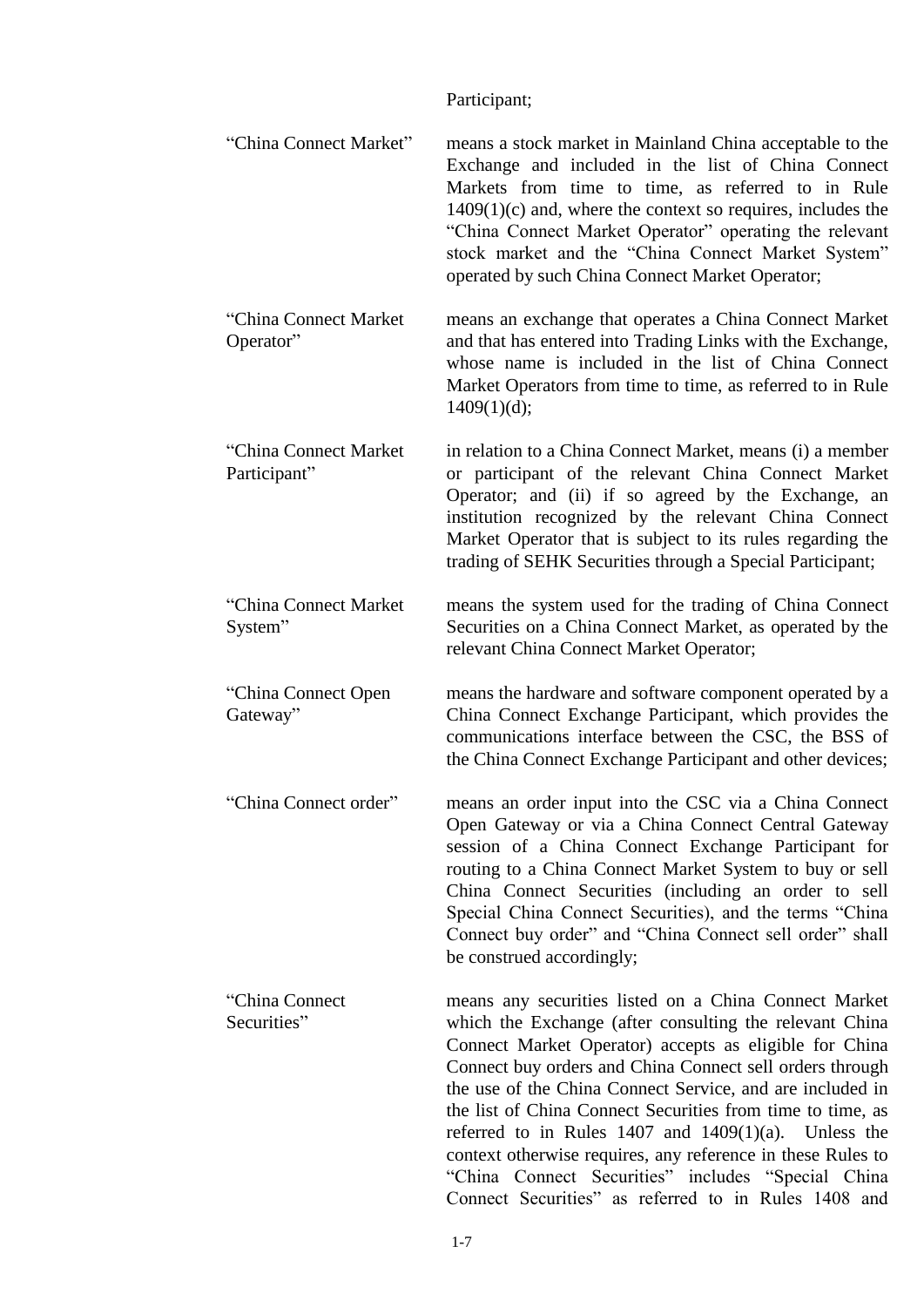## 1409(1)(b);

| "China Connect<br>Securities Trade"       | means a trade in China Connect Securities (including<br>Special China Connect Securities) executed on a China<br>Connect Market through the use of the China Connect<br>Service, and the terms "China Connect Securities Buy<br>Trade" and "China Connect Securities Sell Trade" shall be<br>construed accordingly;                                                                                                                                                                                                                                                                                                              |
|-------------------------------------------|----------------------------------------------------------------------------------------------------------------------------------------------------------------------------------------------------------------------------------------------------------------------------------------------------------------------------------------------------------------------------------------------------------------------------------------------------------------------------------------------------------------------------------------------------------------------------------------------------------------------------------|
| "China Connect Service"                   | means the order-routing service referred to in Rule $1403(1)$<br>through which China Connect orders placed by a China<br>Connect Exchange Participant may be transmitted by an<br>SEHK Subsidiary to a China Connect Market for the<br>buying and selling of China Connect Securities and for the<br>selling of Special China Connect Securities, and unless the<br>context otherwise requires, the related supporting services<br>referred to in Rule 1403(2);                                                                                                                                                                  |
| "China Connect Service"<br>Special Rules" | in relation to a China Connect Market, means the<br>additional rules prescribed by the Exchange from time to<br>time that govern China Connect Exchange Participants<br>when trading in the China Connect Market, as referred to<br>in Rule 1444;                                                                                                                                                                                                                                                                                                                                                                                |
| "Clearing Link"                           | has the same meaning as defined in the CCASS Rules;                                                                                                                                                                                                                                                                                                                                                                                                                                                                                                                                                                              |
| "Clearing Rules"                          | means the clearing rules of SEOCH as from time to time in<br>effect;                                                                                                                                                                                                                                                                                                                                                                                                                                                                                                                                                             |
| "Client Contract"                         | has the same meaning as in the Options Trading Rules;                                                                                                                                                                                                                                                                                                                                                                                                                                                                                                                                                                            |
| "Client Identity Guidance"<br>Note"       | means the guidance note on client identity issued by the<br>Commission from time to time (including but not limited<br>to the guidance note contained in Schedule 2 to the SFC<br>Code of Conduct);                                                                                                                                                                                                                                                                                                                                                                                                                              |
| "Closing Auction Session"<br>or "CAS"     | means, unless otherwise prescribed by the Board from time<br>to time, the trading hours from the close of the Afternoon<br>Session at 4:00 p.m. (as specified in Rule $501(1)$ ) to the<br>end of the random closing period of the Closing Auction<br>Session at a time no later than $4:10$ p.m. or, when there is<br>no Afternoon Session on the eves of Christmas, New Year<br>and Lunar New Year, the trading hours from the close of<br>the Morning Session at 12:00 noon (as specified in Rule<br>$501(1)$ ) to the end of the random closing period of the<br>Closing Auction Session at a time no later than 12:10 p.m.; |
| "closing price"                           | of an issue of securities on a trading day means, unless<br>otherwise determined by the Exchange, the price which is<br>the median of several nominal prices taken by the System<br>prior to and at the end of the Continuous Trading Session                                                                                                                                                                                                                                                                                                                                                                                    |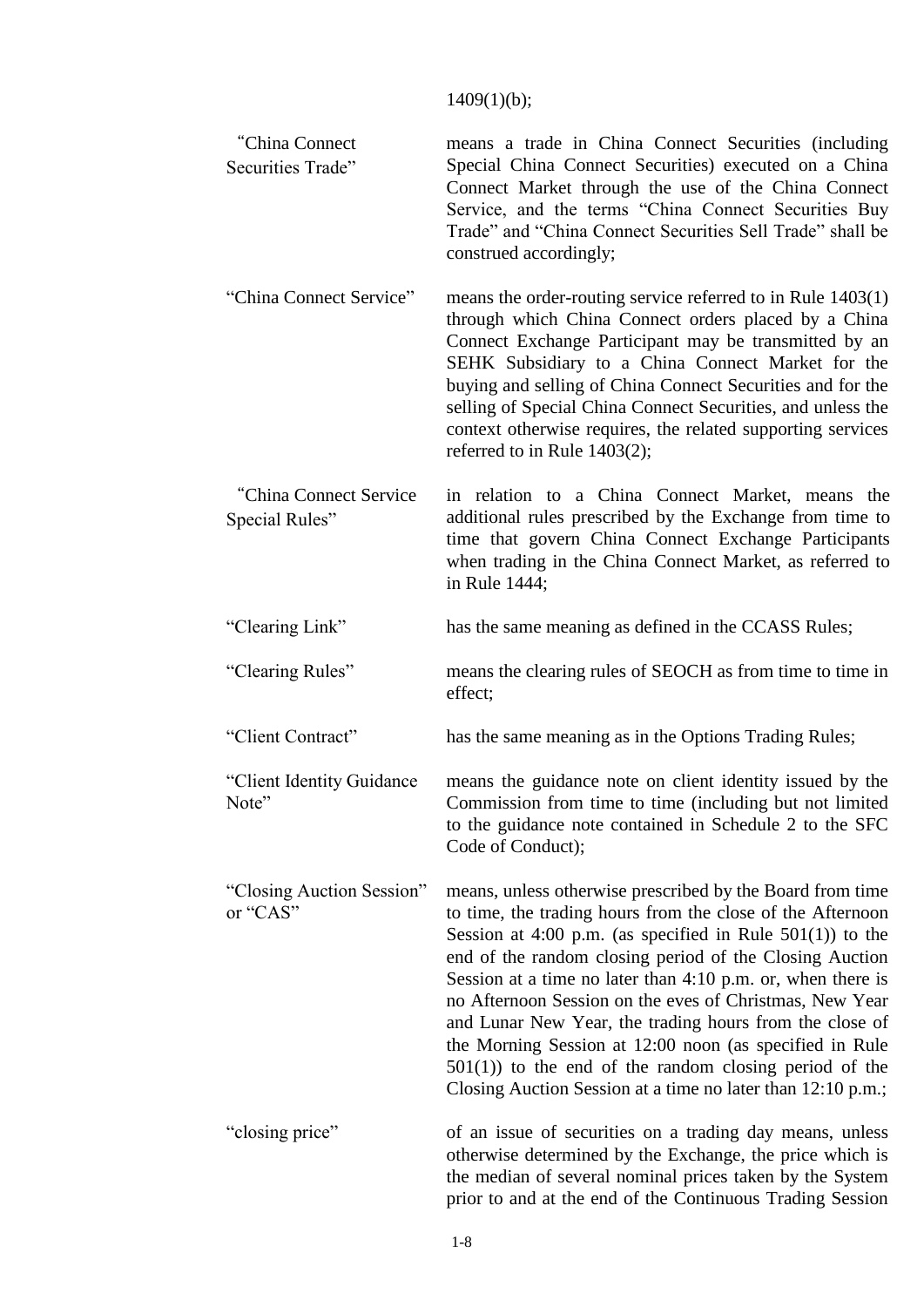|                                                          | on that trading day and such nominal prices shall be taken<br>during such period, at such interval and in such manner as<br>the Exchange may from time to time determine, provided<br>that where the Closing Auction Session is conducted, the<br>closing price of an issue of CAS securities means, unless<br>otherwise determined by the Exchange, the IEP calculated<br>at the end of the random closing period of the Closing<br>Auction Session on that trading day according to Rule<br>501M, or if no such IEP can be calculated, the CAS<br>reference price; |
|----------------------------------------------------------|----------------------------------------------------------------------------------------------------------------------------------------------------------------------------------------------------------------------------------------------------------------------------------------------------------------------------------------------------------------------------------------------------------------------------------------------------------------------------------------------------------------------------------------------------------------------|
| "CNS System" or<br>"Continuous Net<br>Settlement System" | has the same meaning as defined in the CCASS Rules;                                                                                                                                                                                                                                                                                                                                                                                                                                                                                                                  |
| "collateral"                                             | in relation to a securities borrowing, means any collateral<br>provided by the borrower to the lender which is accepted<br>as security for the borrowed securities, in accordance with<br>the Rules and practices of the Exchange;                                                                                                                                                                                                                                                                                                                                   |
| "Commission"                                             | means the Securities and Futures Commission referred to<br>in section $3(1)$ of the Ordinance;                                                                                                                                                                                                                                                                                                                                                                                                                                                                       |
| "company"                                                | means a company as defined in section 2 of the Companies<br>Ordinance, a company to which Part 16 of that Ordinance<br>applies, and any body corporate incorporated in Hong<br>Kong having a share capital;                                                                                                                                                                                                                                                                                                                                                          |
| "Compensation Fund"                                      | refers to the Unified Exchange Compensation Fund<br>established under Part X of the repealed Securities<br>Ordinance;                                                                                                                                                                                                                                                                                                                                                                                                                                                |
| "Continuous Trading<br>Session"                          | means the trading hours specified in Rule $501(1)$ and (in<br>respect of the Extended Trading Securities) Rule 501A,<br>comprising the Morning Session, the Afternoon Session<br>and in respect of the Extended Trading Securities, the<br><b>Extended Morning Session;</b>                                                                                                                                                                                                                                                                                          |
| "Contract"                                               | means an Options Contract, a Client Contract, an Options<br>Broker Client Contract, an OCH Contract or an NCP<br>Contract, as the context may require;                                                                                                                                                                                                                                                                                                                                                                                                               |
| "controller"                                             | has the meaning assigned to it by section $18(1)$ of the<br>Ordinance;                                                                                                                                                                                                                                                                                                                                                                                                                                                                                               |
| "cooling-off period"                                     | in relation to a VCM security, means a period during<br>which trading of the VCM security shall be subject to Rule<br>513C;                                                                                                                                                                                                                                                                                                                                                                                                                                          |
| "Corporate Exchange<br>Participant"                      | means a company which immediately before 1 April 2003<br>was admitted as a Corporate Exchange Participant by the                                                                                                                                                                                                                                                                                                                                                                                                                                                     |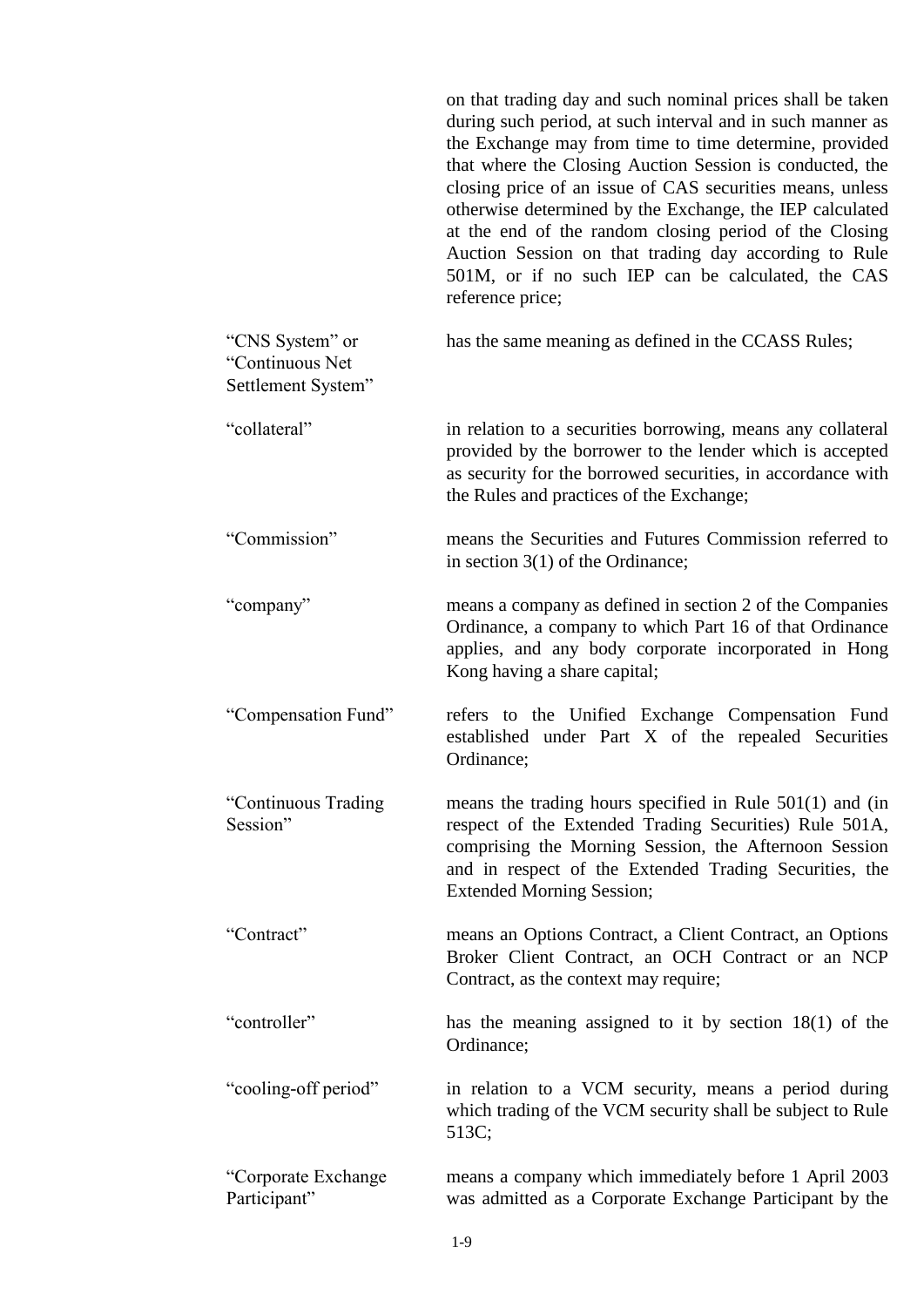|                     | Exchange;                                                                                                                                                                 |  |
|---------------------|---------------------------------------------------------------------------------------------------------------------------------------------------------------------------|--|
| "corporation"       | has the same meaning assigned to it by section 1 of Part 1<br>of Schedule 1 to the Ordinance;                                                                             |  |
| "CSC"               | means the China Stock Connect System for receiving and<br>routing China Connect orders to a China Connect Market<br>System for automatic matching and execution;          |  |
| "CSRC"              | means the China Securities Regulatory Commission;                                                                                                                         |  |
| "current ask price" | means -                                                                                                                                                                   |  |
|                     | during the Pre-opening Session or the Closing<br>(a)<br><b>Auction Session:-</b>                                                                                          |  |
|                     | (i)<br>(when the IEP can be determined in<br>accordance with Rule 501H or Rule 501M)<br>the IEP at any specific moment; otherwise                                         |  |
|                     | the lowest ask price at any specific moment;<br>(ii)                                                                                                                      |  |
|                     | during the Continuous Trading Session, the lowest<br>(b)<br>ask price at any specific moment;                                                                             |  |
| "current bid price" | means -                                                                                                                                                                   |  |
|                     | during the Pre-opening Session or the Closing<br>(a)<br><b>Auction Session:-</b>                                                                                          |  |
|                     | (when the IEP can be determined in<br>(i)<br>accordance with Rule 501H or Rule 501M)<br>the IEP at any specific moment; otherwise                                         |  |
|                     | the highest bid price at any specific moment;<br>(ii)                                                                                                                     |  |
|                     | during the Continuous Trading Session, the highest<br>(b)<br>bid price at any specific moment;                                                                            |  |
| "DCASS"             | means the Derivatives Clearing and Settlement System<br>operated by SEOCH and HKCC;                                                                                       |  |
| "de-earmark"        | means the designation of earmarked TSF Stocks as not<br>subject to earmarking, and "de-earmarking" shall be<br>construed accordingly;                                     |  |
| "Dealing Desk"      | means a desk at the Trading Hall assigned, re-assigned,<br>allocated or re-allocated from time to time by the<br>Exchange to an Exchange Participant for trading purpose; |  |
| "Dealing Director"  | means a director of a Corporate Exchange Participant who,                                                                                                                 |  |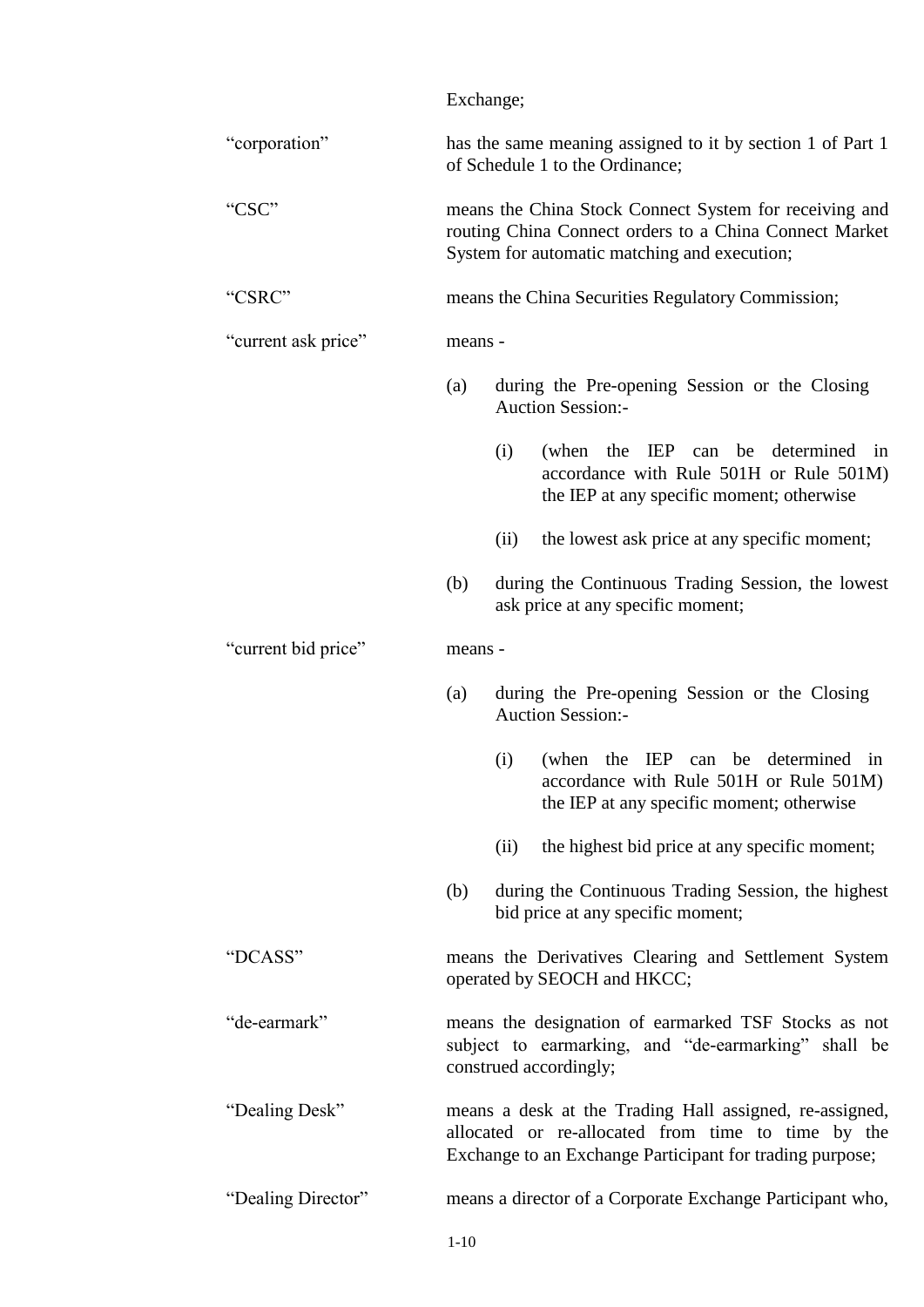either alone or with others, actively participates in, or is directly responsible for the supervision of, the Corporate Exchange Participant's business of dealing in securities and registered by the Exchange as a Dealing Director immediately before 1 April 2003;

"dealing in securities" has the meaning assigned to it by Part 2 of Schedule 5 to the Ordinance;

"derivative warrant" has the same meaning as in Chapter 15A of the Main Board Listing Rules;

"Derivative Warrant Hedging Participant" is the former term given to an Exchange Participant appointed by an issuer to act as its agent in conducting Derivative Warrant Hedging Transactions for the account of that issuer or the account of any associates of that issuer;

"Derivative Warrant Hedging Transaction" is the former term given to the purchase or sale of an underlying stock of a single stock derivative warrant for the purpose of hedging against the risk of short or long positions of an issuer held in an account of that issuer or in an account of any associates of that issuer;

"Derivative Warrant Liquidity Provider" is the former term given to an Exchange Participant appointed by an issuer to act as its agent in carrying out the activities for providing liquidity to a derivative warrant issued by the issuer;

"Designated Security" means an automatch stock which is from time to time designated by the Exchange as being eligible for short selling in accordance with the Short Selling Regulations set forth in the Eleventh Schedule to these Rules;

"Designated Exchange Traded Funds" means Exchange Traded Funds designated by the Exchange to be traded with market making facilities;

"designated HKEX staff" means any HKEX staff as the Board may from time to time designate to exercise its powers or do such acts on its behalf pursuant to these Rules;

> means the short selling of a security which is conducted as part of a Designated Index Arbitrage Transaction in accordance with the Fifteenth Schedule to these Rules and which may be made below the best current ask price;

"Designated Index Arbitrage Short Selling Participant" means an Exchange Participant registered as such with the Exchange under the Fifteenth Schedule to conduct Designated Index Arbitrage Short Selling;

"Designated Index Arbitrage Transaction" means either of the following transactions:

"Designated Index Arbitrage Short Selling"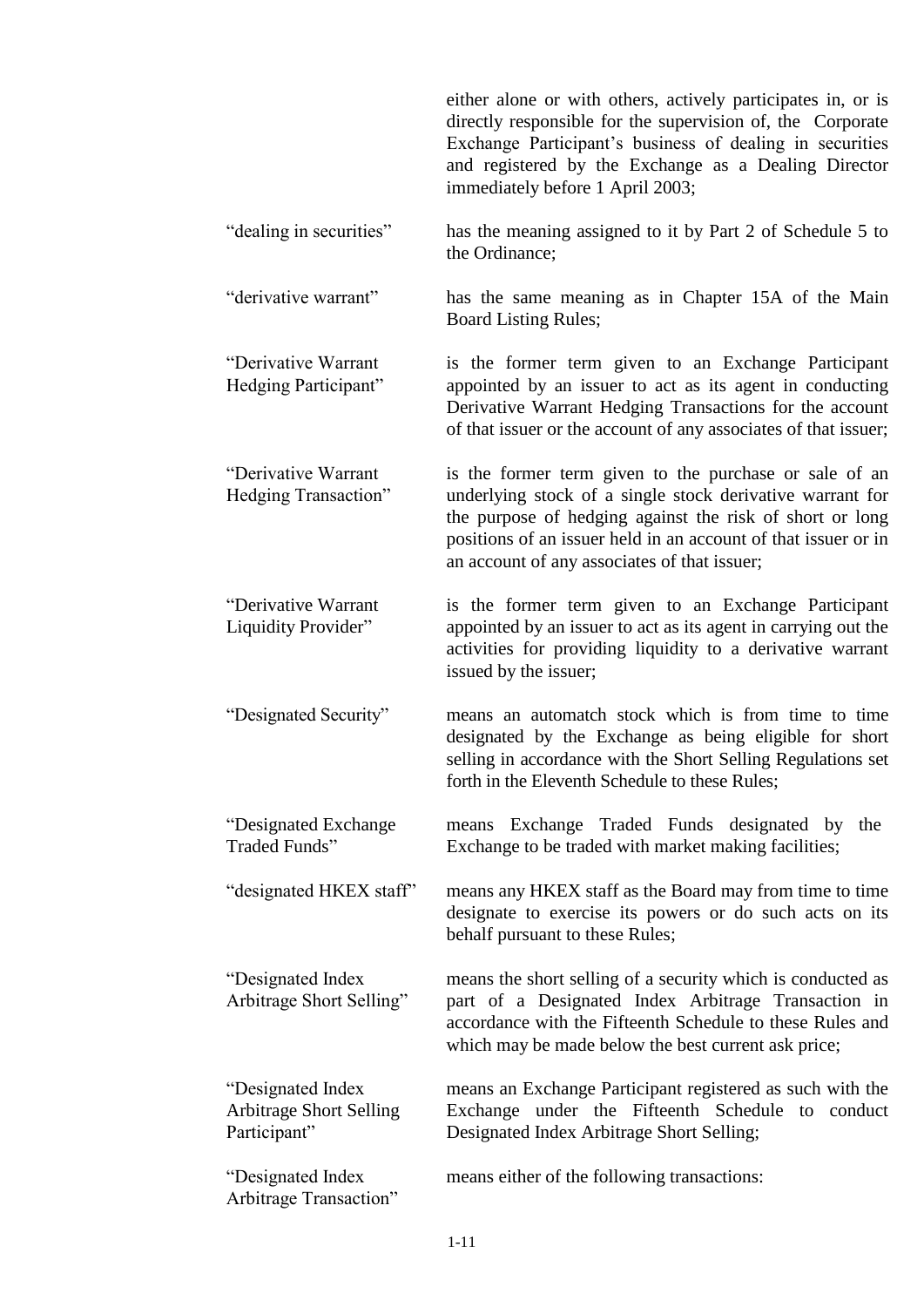- (a) the purchase of a Stock Index Futures Contract traded on HKFE with a contemporaneous offsetting sale of underlying stocks of such index which is designated from time to time by the Exchange as eligible for conducting Designated Index Arbitrage Transactions and on which the Stock Index Futures Contract is based; or
- (b) the purchase of a TraHK Unit with a contemporaneous offsetting sale of underlying stocks of the Tracker Fund of Hong Kong, provided the purchase of the TraHK Unit is not through the tap facility as specified in the prospectus of the Tracker Fund of Hong Kong, in which latter case the purchase of the TraHK Unit through the tap facility and the relevant offsetting sale of the underlying stocks are not required to be conducted within the time period as prescribed in this definition;

For the purpose of this definition, the term "contemporaneous" means the execution of all trades under a Designated Index Arbitrage Transaction within a certain time period as prescribed by the Exchange from time to time;

"Designated Specialist" means a corporate client of a Securities Market Maker registered with the Exchange by the Securities Market Maker as its Designated Specialist to perform market making activities with it or for whose account the Securities Market Maker may enter into the System market making orders for a specified security or securities for which that Securities Market Maker holds a current Securities Market Maker permit;

"Designated Stock Futures Hedging Short Selling Participant" means an Exchange Participant registered as such with the Exchange under the Fifteenth Schedule to conduct Stock Futures Hedging Short Selling;

"direct business" means the business transacted by an Exchange Participant which acts for both the buyer and the seller, whether as principal or agent;

"Drop-Copy Service" means the Exchange's real-time reporting service in respect of orders and trades of an Exchange Participant that have been inputted into or recorded by the System;

"Drop-Copy session" means a connection to the Drop-Copy Service;

"earmark" means the designation of TSF Stocks as stocks purchased with the support of the FX Services, and "earmarking" shall be construed accordingly;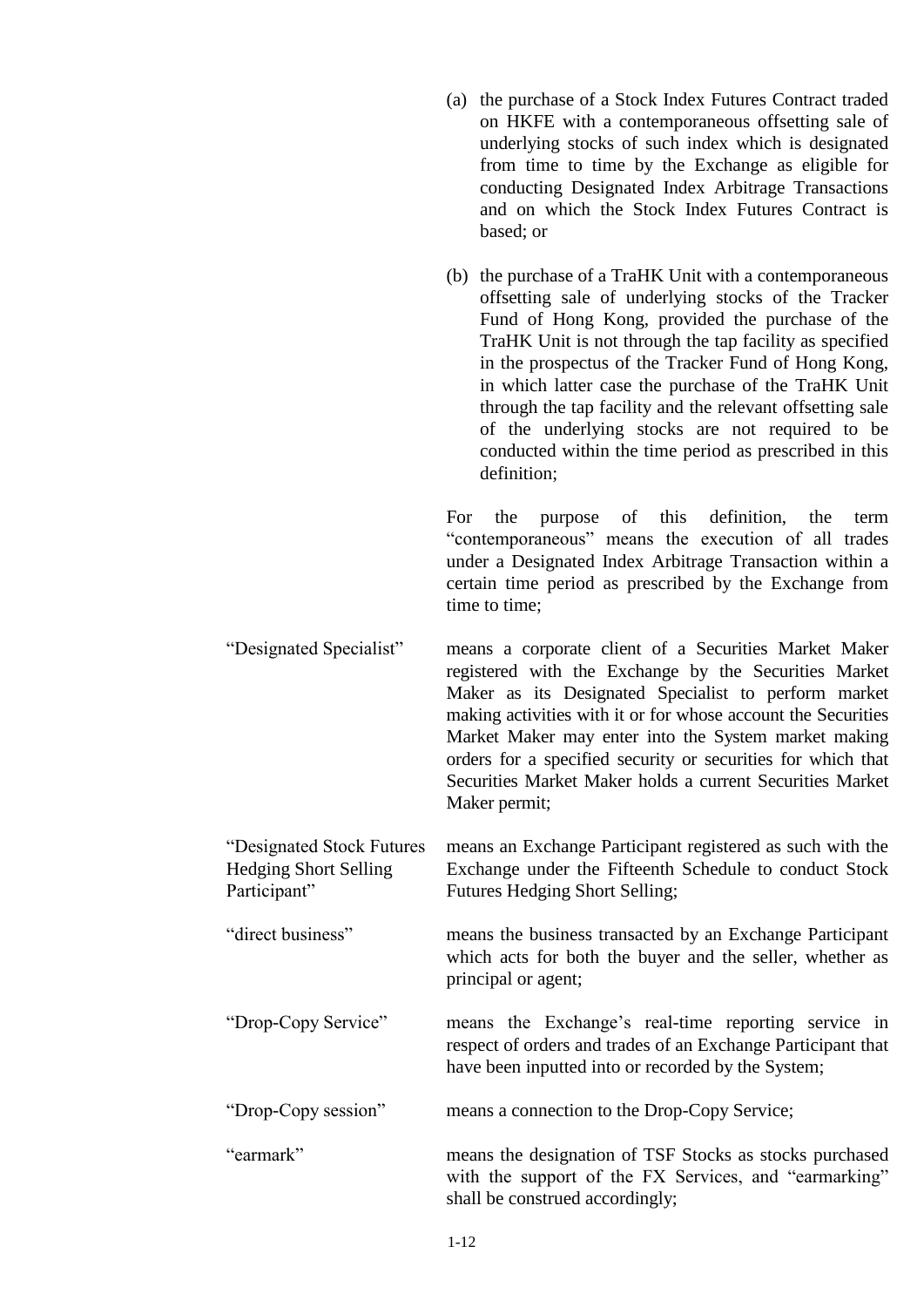| "earmarked TSF Stocks"   | the CCASS Rules;                                                                                                                                                                            | means TSF Stocks purchased with the support of the FX<br>Services and which shall be held in specially designated<br>accounts of TSF CCASS Participants in accordance with                                                                                                                                 |
|--------------------------|---------------------------------------------------------------------------------------------------------------------------------------------------------------------------------------------|------------------------------------------------------------------------------------------------------------------------------------------------------------------------------------------------------------------------------------------------------------------------------------------------------------|
| "ECP"                    |                                                                                                                                                                                             | means the electronic communication platform built on the<br>existing infrastructure of HKEX website to facilitate<br>communications between Exchange Participants and/or<br>holders of Stock Exchange Trading Rights (as the case<br>may be) and the Exchange;                                             |
| "ELI"                    | Rules;                                                                                                                                                                                      | means "equity linked instrument" which has the same<br>meaning as in Chapter 15A of the Main Board Listing                                                                                                                                                                                                 |
| "ELI Liquidity Provider" | the ELI issuer;                                                                                                                                                                             | is the former term given to an Exchange Participant<br>appointed by an ELI issuer to act as its agent in carrying<br>out the activities for providing liquidity to an ELI issued by                                                                                                                        |
| "Eligible Security"      |                                                                                                                                                                                             | has the same meaning as defined in the CCASS Rules;                                                                                                                                                                                                                                                        |
| "enhanced limit order"   | means a buy order or a sell order with a specified price<br>input into the System during the Continuous Trading<br>Session for automatic order matching during that session<br>as follows:- |                                                                                                                                                                                                                                                                                                            |
|                          |                                                                                                                                                                                             | (a) in relation to a buy order -                                                                                                                                                                                                                                                                           |
|                          | (i)                                                                                                                                                                                         | (as soon as the order is accepted by the System<br>for automatic order matching) within the range<br>and in the sequence of first at the current ask<br>price and thereafter at the next higher price up<br>to nine spreads above the current ask price or<br>the specified price whichever is lower;      |
|                          | (ii)                                                                                                                                                                                        | (if matching does not take place or if any part<br>of the order remains unmatched under $(a)(i)$<br>above) the order or the remaining part of the<br>order will be treated as a limit order with the<br>specified price;                                                                                   |
|                          |                                                                                                                                                                                             | (b) in relation to a sell order-                                                                                                                                                                                                                                                                           |
|                          | (i)                                                                                                                                                                                         | (as soon as the order is accepted by the System<br>for automatic order matching) within the range<br>and in the sequence of first at the current bid<br>price and thereafter at the next lower price<br>down to nine spreads below the current bid<br>price or the specified price whichever is<br>higher; |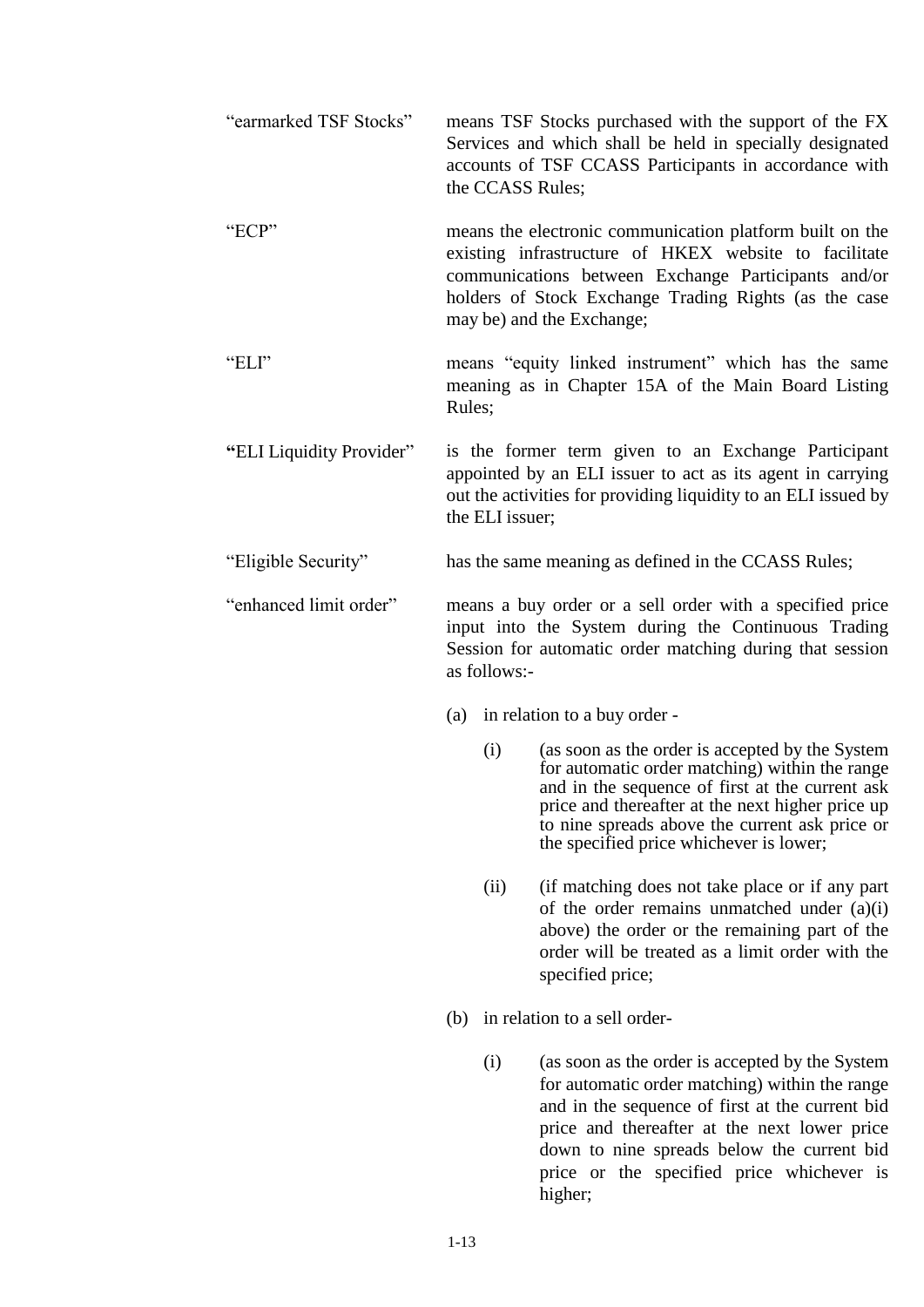|                                         | (ii)            | (if matching does not take place or if any part<br>of the order remains unmatched under (b)(i)<br>above) the order or the remaining part of the<br>order will be treated as a limit order with the<br>specified price;                                                                                                                      |
|-----------------------------------------|-----------------|---------------------------------------------------------------------------------------------------------------------------------------------------------------------------------------------------------------------------------------------------------------------------------------------------------------------------------------------|
| "Exchange"                              |                 | means The Stock Exchange of Hong Kong Limited;                                                                                                                                                                                                                                                                                              |
| "Exchange Participant"                  |                 | means a person: (a) who, in accordance with these Rules,<br>may trade on or through the Exchange; and (b) whose<br>name is entered in a list, register or roll kept by the<br>Exchange as a person who may trade on or through the<br>Exchange as an Exchange Participant and "Exchange<br>Participantship" shall be construed accordingly; |
| "Exchange Trade"                        |                 | means a trade in an Eligible Security (other than a China<br>Connect Security) either reported to the Exchange by an<br>Exchange Participant or effected on the Exchange;                                                                                                                                                                   |
| "Exchange Traded<br>Fund"               |                 | means any passively-managed and open-ended fund, unit<br>trust or similar investment arrangement that is listed<br>and/or traded on the Exchange;                                                                                                                                                                                           |
| "Exchange Traded<br>Funds Market Maker" |                 | means an Exchange Participant which is registered as a<br>market maker by the Exchange, as more particularly<br>described in the Securities Market Maker Regulations in<br>the Fourteenth Schedule to these Rules;                                                                                                                          |
| "Exchange Traded<br>Options"            |                 | means Options Contracts traded on the Exchange pursuant<br>to the Options Trading Rules;                                                                                                                                                                                                                                                    |
| "Exchange Traded Options"<br>Business"  |                 | means business related to Options Contracts and all<br>matters incidental to Options Contracts, including<br>Contracts arising from Options Contracts pursuant to the<br>Options Trading Rules and the Clearing Rules, exercise of<br>Contracts, delivery obligations, Premium settlement and<br>delivery of SEOCH Collateral;              |
| "executive director"                    | securities;     | means a director of an Exchange Participant who actively<br>participates in, or is responsible for directly supervising,<br>the Exchange Participant's business of dealing in                                                                                                                                                               |
| "Extended Morning"<br>Session"          | Rule $501(1)$ ; | means the trading hours immediately after the end of the<br>Morning Session (as specified in Rule $501(1)$ ) to the<br>commencement of the Afternoon Session (as specified in                                                                                                                                                               |
| "Extended Trading<br>Securities"        |                 | means any one or more of securities which is from time to<br>time designated by the Exchange as being eligible for                                                                                                                                                                                                                          |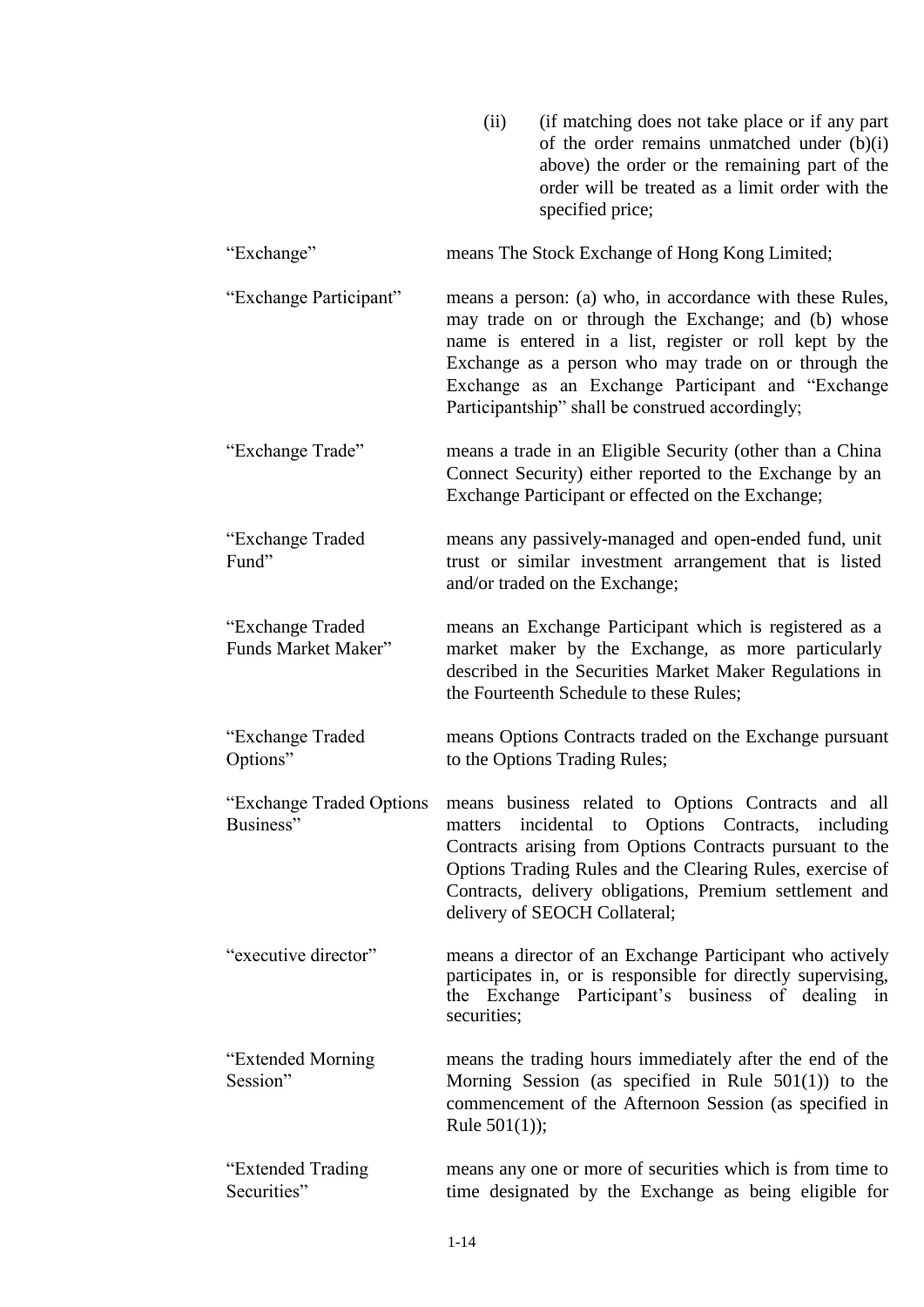|                                | trading in the Extended Morning Session;                                                                                                                                                                          |
|--------------------------------|-------------------------------------------------------------------------------------------------------------------------------------------------------------------------------------------------------------------|
| "Fidelity Fund"                | means the fund established by the Exchange pursuant to<br>Rule 911;                                                                                                                                               |
| "Financial Resources<br>Rules" | means the Securities and Futures (Financial Resources)<br>Rules made by the Commission under the Ordinance and<br>any amendments, supplements, variations or modifications<br>thereto from time to time in force; |
| " $FX"$                        | means foreign exchange;                                                                                                                                                                                           |
| "FX Services"                  | means the foreign exchange services which may be<br>provided by HKSCC as set out in Rule 563J;                                                                                                                    |
| "GCP"                          | means a SEOCH Participant registered as a general<br>clearing participant pursuant to the Clearing Rules;                                                                                                         |
| "GEM"                          | means the Growth Enterprise Market operated by the<br>Exchange;                                                                                                                                                   |
| "group of companies"           | has the meaning assigned to it by section 2 of the<br>Companies Ordinance, and any reference to "a group<br>company" or "group companies" shall be construed<br>accordingly;                                      |
| "HKATS"                        | means the automated trading system made available by the<br>Exchange for trading in Options Contracts and which is<br>operated by HKFE;                                                                           |
| "HKCC"                         | means HKFE Clearing Corporation Limited;                                                                                                                                                                          |
| "HKCC Participant"             | means a person duly registered as a participant of HKCC<br>under one of the categories of participantship specified in<br>the rules and procedures of HKCC, as from time to time in<br>effect;                    |
| "HKEX"                         | means Hong Kong Exchanges and Clearing Limited;                                                                                                                                                                   |
| "HKEX staff"                   | means staff of HKEX or staff of a company of which<br>HKEX is a controller, including without limitation, staff of<br>the Exchange;                                                                               |
| "HKEX website"                 | official<br>website<br>of<br><b>HKEX</b><br>the<br>means<br>at<br>http://www.hkex.com.hk or at such other website address<br>specified by HKEX from time to time;                                                 |
| "HKFE"                         | means Hong Kong Futures Exchange Limited;                                                                                                                                                                         |
| "HKFE Participant"             | means a person who, in accordance with the Rules of<br>HKFE, may trade on or through HKFE and whose name is                                                                                                       |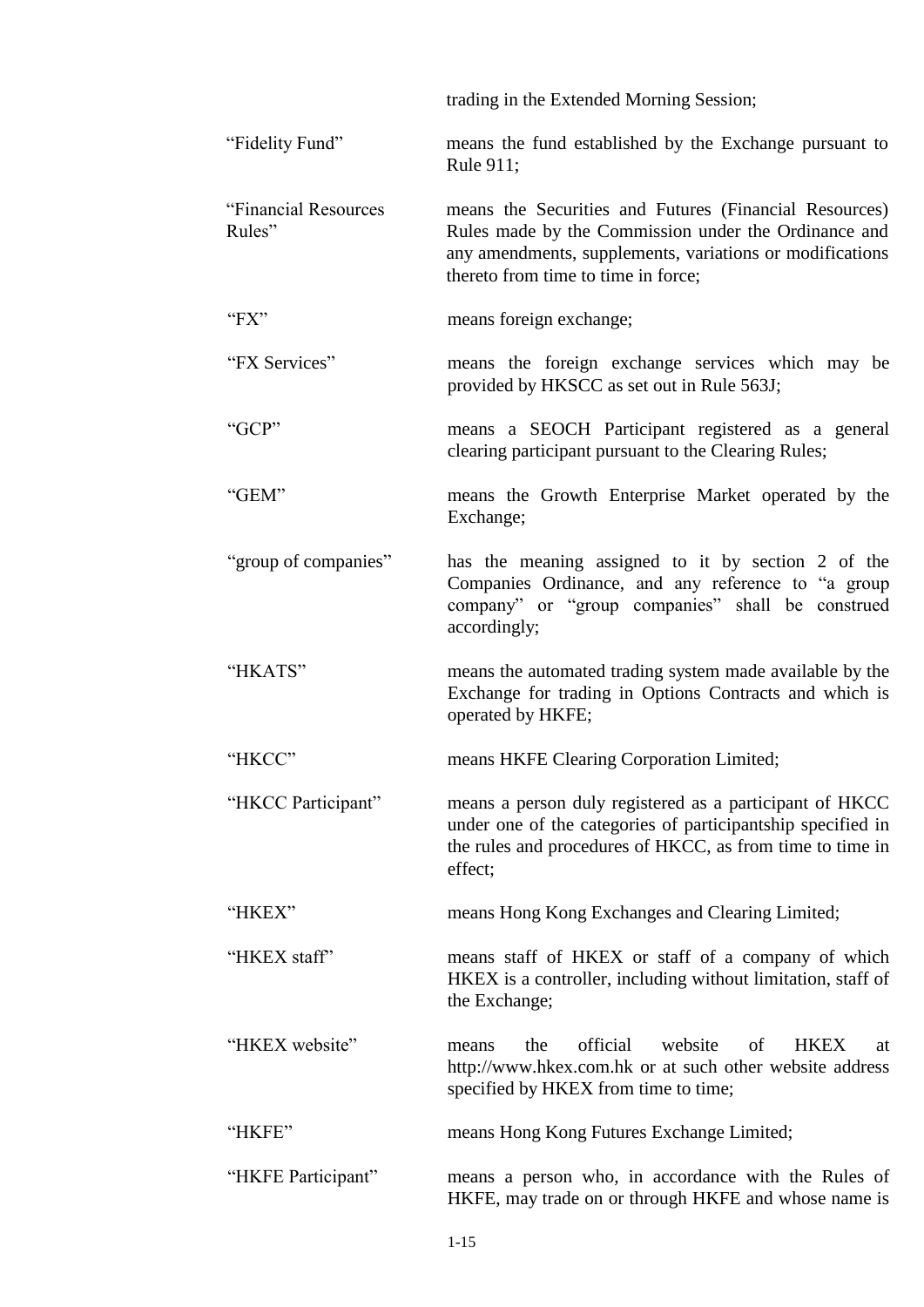|                                                | entered in a list, register or roll kept by HKFE as a person<br>who may trade on or through HKFE;                                                                                                                                                        |
|------------------------------------------------|----------------------------------------------------------------------------------------------------------------------------------------------------------------------------------------------------------------------------------------------------------|
| "HKSCC"                                        | means the Hong Kong Securities Clearing Company<br>Limited including, where the context so requires, its<br>agents, nominees, representatives, officers and employees;                                                                                   |
| "holder of a Stock"<br>Exchange Trading Right" | means a person who holds a Stock Exchange Trading<br>Right and whose name is entered as such in a list, register<br>or roll of Stock Exchange Trading Rights kept by the<br>Exchange;                                                                    |
| "Hong Kong"                                    | means the Hong Kong Special Administrative Region of<br>the People's Republic of China                                                                                                                                                                   |
| "Hong Kong dollar",<br>"HKD" or "\$"           | means Hong Kong dollar, the lawful currency of Hong<br>Kong;                                                                                                                                                                                             |
| "IEP"                                          | means the Indicative Equilibrium Price, if any, determined<br>by the System according to Rule 501H during the Pre-<br>opening Session or Rule 501M during the Closing Auction<br>Session;                                                                |
| "Isolated Trade"                               | means an Exchange Trade which is designated by the two<br>counterparty Exchange Participants concerned to be settled<br>under the Isolated Trades System or one which is not<br>accepted by HKSCC for settlement under the CNS System;                   |
| "Isolated Trades System"                       | means the method of settlement in CCASS between<br>CCASS Clearing Participants in relation to Exchange<br>Trades which are Isolated Trades in accordance with the<br><b>CCASS Rules;</b>                                                                 |
| "issuer"                                       | in relation to an issuer of Structured Product, means an<br>issuer of Structured Product as referred to in Chapter 15A<br>of the Main Board Listing Rules;                                                                                               |
| "last ask price"                               | means an ask price but not represented by an order on the<br>selling queue;                                                                                                                                                                              |
| "last bid price"                               | means a buy price but not represented by an order on the<br>buying queue;                                                                                                                                                                                |
| "last recorded price"                          | means the sale price as last recorded in the System;                                                                                                                                                                                                     |
| "lender"                                       | in relation to a securities borrowing, means a person<br>including an Exchange Participant which lends securities<br>under a securities borrowing and lending agreement and<br>includes 'lender' as that term is defined in the Stamp Duty<br>Ordinance; |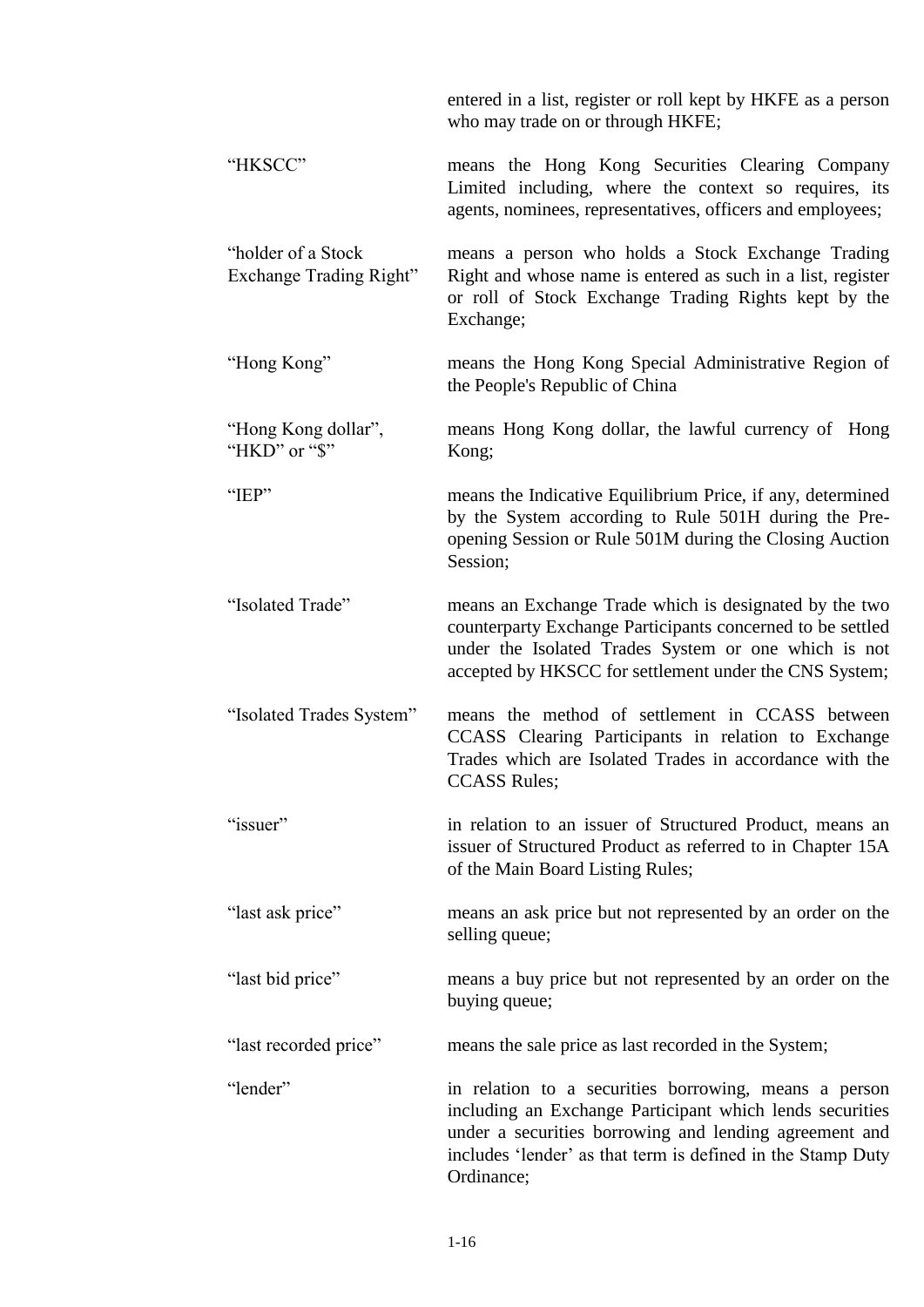"limit order" means –

|                                            | (a)     | a buy order or a sell order with a specified price<br>input into the System during the Continuous<br>Trading Session for automatic order matching<br>during that session at the specified price when the<br>current ask price or current bid price (as the case<br>may be) matches the specified price, which if<br>wholly or partly unmatched at the close of the<br>Continuous Trading Session, would be treated as<br>an at-auction limit order and carried forward to the<br>Closing Auction Session according to Rule<br>$501L(4)$ ; or |
|--------------------------------------------|---------|----------------------------------------------------------------------------------------------------------------------------------------------------------------------------------------------------------------------------------------------------------------------------------------------------------------------------------------------------------------------------------------------------------------------------------------------------------------------------------------------------------------------------------------------|
|                                            | (b)     | a limit order converted from an at-auction limit<br>order as specified in Rule 501I;                                                                                                                                                                                                                                                                                                                                                                                                                                                         |
| "listing"                                  |         | means the grant of a listing of and permission to deal in<br>securities on the Exchange (whether on the Main Board or<br>GEM, as appropriate) or on any stock market and "listed"<br>shall be construed accordingly;                                                                                                                                                                                                                                                                                                                         |
| "Main Board"                               |         | means the stock market operated by the Exchange<br>excluding GEM and the options market;                                                                                                                                                                                                                                                                                                                                                                                                                                                     |
| "Mainland China"                           | Taiwan; | means the People's Republic of China other than Hong<br>Kong, the Macau Special Administrative Region and                                                                                                                                                                                                                                                                                                                                                                                                                                    |
| "Market Maker"                             |         | means an Options Trading Exchange Participant which is<br>registered as a market maker by the Exchange, as more<br>particularly described in the Options Trading Rules and the<br><b>Operational Trading Procedures;</b>                                                                                                                                                                                                                                                                                                                     |
| "Market Maker jobbing<br>transaction"      | Maker;  | means a transaction satisfying the criteria or directives<br>prescribed by the Collector of Stamp Revenue in<br>accordance with the Stamp Duty (Jobbing Business)<br>(Options Market Makers) Regulation and agreed to by the<br>Exchange from time to time and notified to the Market                                                                                                                                                                                                                                                        |
| "Market Making Central<br>Gateway session" |         | means a Central Gateway session for any one or more of<br>the following purposes (as the case may be):-                                                                                                                                                                                                                                                                                                                                                                                                                                      |
|                                            | (a)     | for carrying out market making activities in a<br>Market Making Security or Market Making<br>Securities by such Exchange Participant in its<br>capacity as a Securities Market Maker;                                                                                                                                                                                                                                                                                                                                                        |
|                                            | (b)     | for carrying out the activities of providing liquidity<br>Structured Product by such Exchange<br>to<br>a                                                                                                                                                                                                                                                                                                                                                                                                                                     |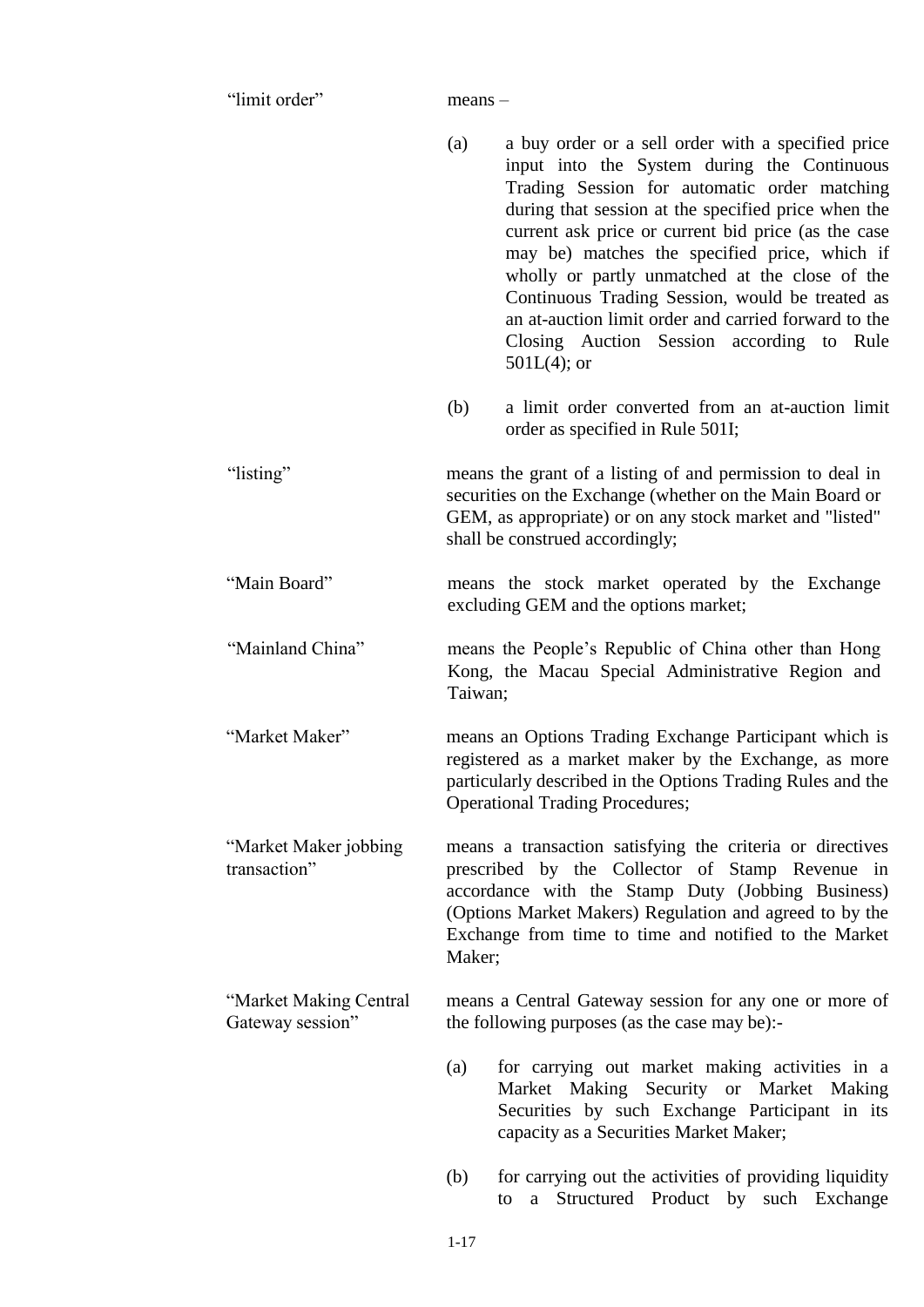|                          | Participant in its capacity as a Structured Product<br><b>Liquidity Provider</b>                                                                                                                                                                                                                                                             |      |         |                                                                                                                                              |  |  |
|--------------------------|----------------------------------------------------------------------------------------------------------------------------------------------------------------------------------------------------------------------------------------------------------------------------------------------------------------------------------------------|------|---------|----------------------------------------------------------------------------------------------------------------------------------------------|--|--|
|                          | in accordance with these Rules;                                                                                                                                                                                                                                                                                                              |      |         |                                                                                                                                              |  |  |
| "Market Making Security" | means an automatch stock designated by the Exchange to<br>be traded with market making facilities as<br>more<br>particularly described in the Securities Market Making<br>Regulations set forth in the Fourteenth Schedule to these<br>Rules and includes Designated Exchange Traded Funds<br>and securities traded under the Pilot Program; |      |         |                                                                                                                                              |  |  |
| "Member"                 | means a shareholder of the Exchange immediately before<br>the Scheme Effective Date who or which had not been<br>expelled from membership of the Exchange<br>and<br>"Membership" shall be construed accordingly;                                                                                                                             |      |         |                                                                                                                                              |  |  |
| "Morning Session"        | means the period in the morning during which trading can<br>be conducted on the Exchange as set out in Rule $501(1)$ ;                                                                                                                                                                                                                       |      |         |                                                                                                                                              |  |  |
| "NCP"                    | means an Options Trading Exchange Participant which is<br>not a SEOCH Participant;                                                                                                                                                                                                                                                           |      |         |                                                                                                                                              |  |  |
| "NCP Contract"           | means a contract between a GCP and an NCP made<br>pursuant to the Clearing Rules;                                                                                                                                                                                                                                                            |      |         |                                                                                                                                              |  |  |
| "nominal price"          | in respect of any issue of securities at any one time<br>(a)<br>during or at the close of the Pre-opening Session<br>means:-                                                                                                                                                                                                                 |      |         |                                                                                                                                              |  |  |
|                          |                                                                                                                                                                                                                                                                                                                                              | (i)  |         | (when the IEP can be determined in accordance)<br>with Rule 501H) the IEP; otherwise                                                         |  |  |
|                          |                                                                                                                                                                                                                                                                                                                                              | (ii) |         | the previous closing price;                                                                                                                  |  |  |
|                          | (b)                                                                                                                                                                                                                                                                                                                                          |      |         | in respect of an issue of securities at any one time<br>during or at the close of the Continuous Trading<br>Session on a trading day means:- |  |  |
|                          |                                                                                                                                                                                                                                                                                                                                              | (i)  | the day | if the issue has been traded up to that time on                                                                                              |  |  |
|                          |                                                                                                                                                                                                                                                                                                                                              |      | (A)     | (when the current bid price is greater)<br>than the last recorded price), the current<br>bid price; otherwise                                |  |  |
|                          |                                                                                                                                                                                                                                                                                                                                              |      | (B)     | (when the current ask price is less than<br>the last recorded price), the current ask<br>price; otherwise                                    |  |  |
|                          |                                                                                                                                                                                                                                                                                                                                              |      | (C)     | where both $(b)(i)(A)$ and $(b)(i)(B)$ above                                                                                                 |  |  |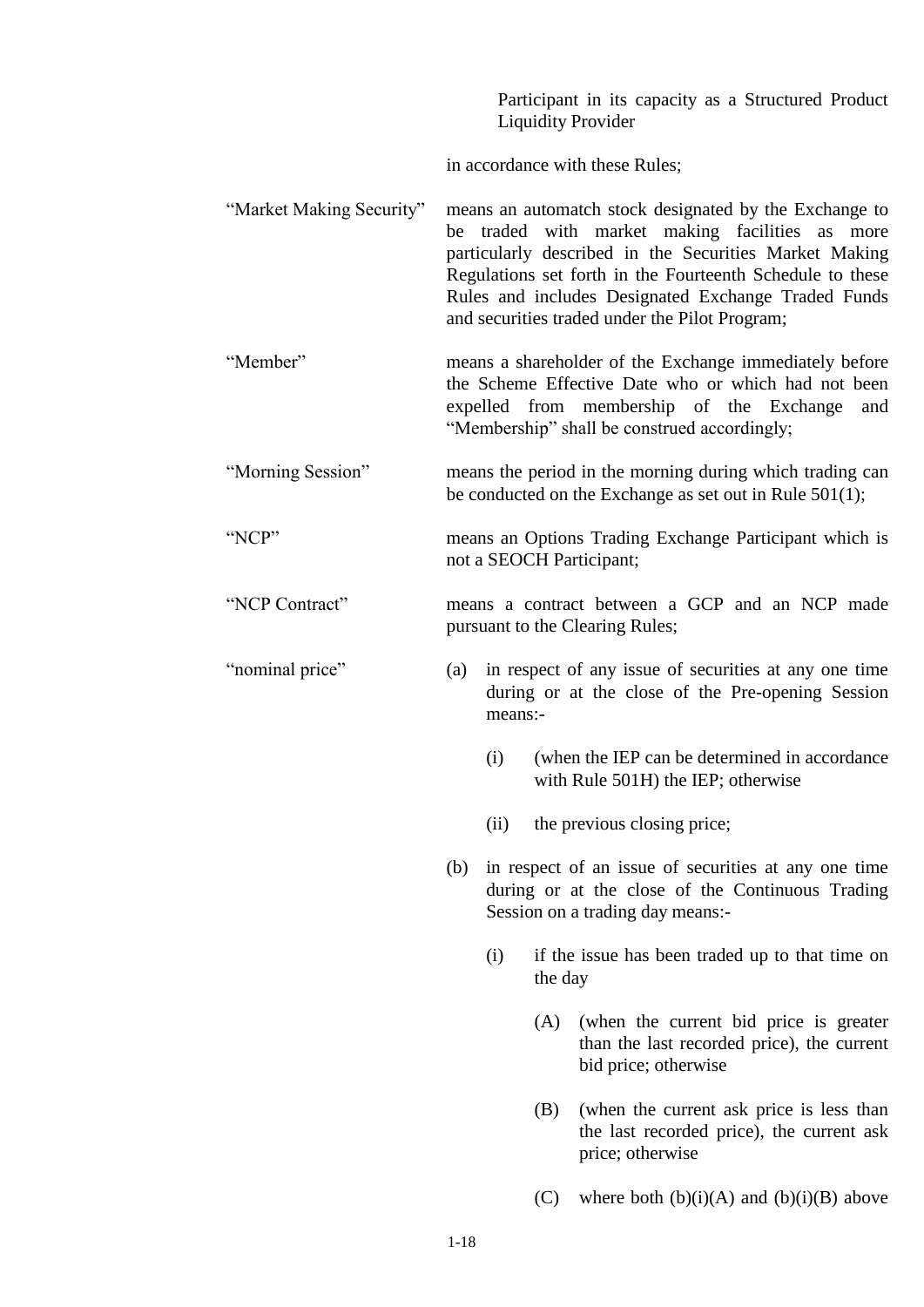do not apply, then the last recorded price; or

- (ii) if the issue has not been traded up to that time on the day:-
	- (A) (when the current bid price is greater than the previous closing price), the current bid price; otherwise
	- (B) (when the current ask price is less than the previous closing price), the current ask price; otherwise
	- (C) where both  $(b)(ii)(A)$  and  $(b)(ii)(B)$ above do not apply, then the previous closing price;
- (c) in respect of an issue of securities at any one time during or at the close of the Closing Auction Session means:-
	- (i) (when it is an issue of CAS securities and the IEP can be determined in accordance with Rule 501M) the IEP; otherwise
	- (ii) the CAS reference price;

"non-automatch stock" means a security not eligible for automatic order matching under the System;

"NSTD" means the New Securities Trading Device developed by a vendor appointed by the Exchange and operated by the Exchange Participant for trading purposes, and includes any server, terminal and other device connected to it:

"OCH Contract" means a contract between SEOCH and a SEOCH Participant pursuant to a novation in accordance with the Clearing Rules;

"odd lot" in relation to the quotation or transaction of any issue of securities, means that the quantity of the lot is less than one board lot;

"opening quotation" means the first quotation (bid price or ask price) made for an issue of securities on a trading day;

"Operational Clearing Procedures" means the practices, procedures and administrative requirements prescribed by SEOCH from time to time in effect relating to the Options Clearing System and clearing services provided by SEOCH;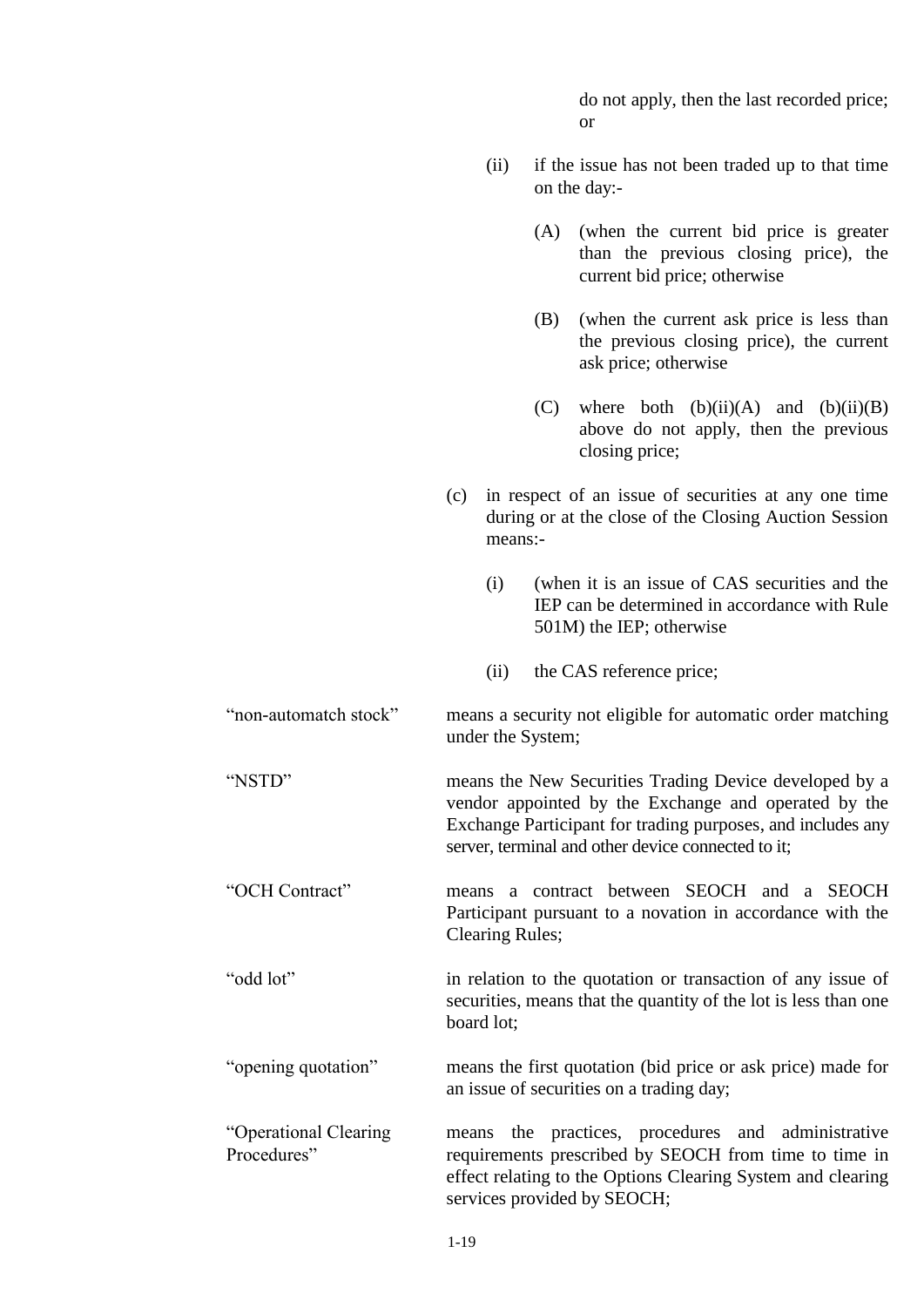| "Operational Procedures"                  | means the Operational Procedures of HKSCC in relation to<br>CCASS, containing the practices, procedures<br>and<br>administrative requirements relating to the operations and<br>functions of CCASS, as from time to time in force;                                                                                                                |
|-------------------------------------------|---------------------------------------------------------------------------------------------------------------------------------------------------------------------------------------------------------------------------------------------------------------------------------------------------------------------------------------------------|
| "Operational Trading<br>Procedures"       | means the practices, procedures and administrative<br>requirements prescribed by the Exchange from time to<br>time relating to the trading of Options Contracts on the<br>Exchange;                                                                                                                                                               |
| "option"                                  | means an instrument which confers on its holder the right,<br>but not the obligation to buy or sell a given quantity of a<br>specific asset at a fixed price on or before a specified<br>future date;                                                                                                                                             |
| "option series"                           | means the underlying security, expiry month, strike price,<br>option type (put or call) and expiration year (if any)<br>capable of being specified in HKATS by an Options<br>Trading Exchange Participant pursuant to the Options<br><b>Trading Rules;</b>                                                                                        |
| "Options Broker Client<br>Contract"       | has the same meaning as in the Options Trading Rules;                                                                                                                                                                                                                                                                                             |
| "Options Broker Exchange"<br>Participant" | means a person registered as such by the Exchange<br>pursuant to the Options Trading Rules and "Options"<br>Broker Exchange Participantship" shall be construed<br>accordingly;                                                                                                                                                                   |
| "Options Broking<br>Agreement"            | has the same meaning as in the Options Trading Rules;                                                                                                                                                                                                                                                                                             |
| "Options Clearing System"                 | means DCASS, CCMS and/or any other facility provided<br>by the Exchange or SEOCH for the clearing of Contracts;                                                                                                                                                                                                                                   |
| "Options Contract"                        | has the same meaning as in the Options Trading Rules;                                                                                                                                                                                                                                                                                             |
| "Options Exchange"<br>Participant"        | means a person registered by the Exchange as either an<br>Options Trading Exchange Participant or an Options<br>Broker Exchange Participant, as the context may require,<br>and "Options Exchange Participantship" shall be construed<br>accordingly;                                                                                             |
| "Options Hedging<br>Participant"          | means an Exchange Participant appointed by a Market<br>Maker in accordance with the Fifteenth Schedule to these<br>Rules to act as its agent in conducting Options Hedging<br>Transactions for the account of that Market Maker or for<br>the account of the affiliate of that Market Maker in whose<br>account market making positions are held; |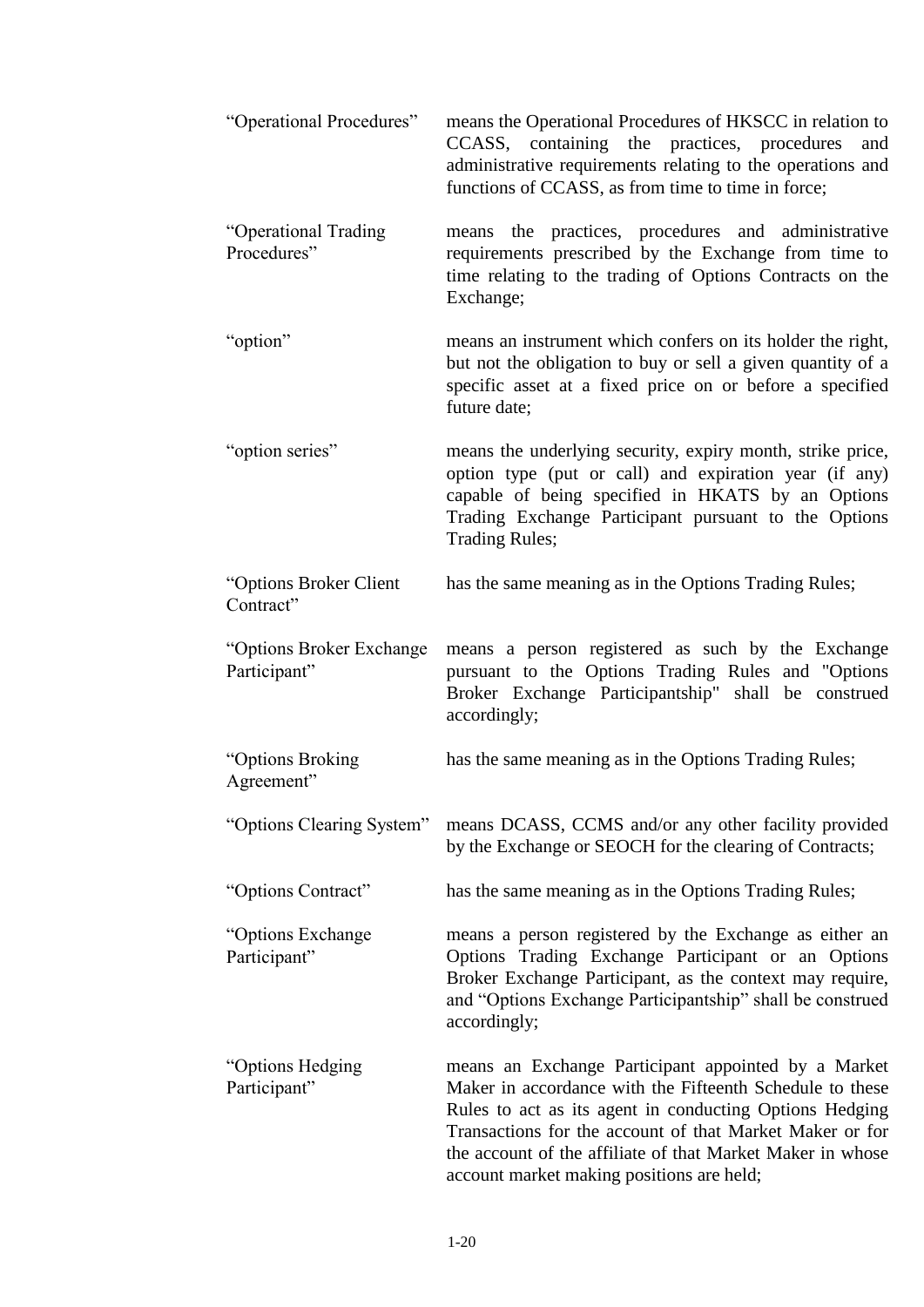| "Options Hedging Short"<br>Selling"       | means the short selling of an underlying stock of an<br>Options Contract, which is conducted as part of an Options<br>Hedging Transaction in accordance with the Fifteenth<br>Schedule to these Rules and which may be made below the<br>best current ask price. For the purpose of Options Hedging<br>Short Selling, a Market Maker or an Options Hedging<br>Participant shall not be required to satisfy the requirements<br>set forth in the definition of short selling in the Eleventh<br>Schedule to the extent that it is so exempted under the<br>Ordinance; |
|-------------------------------------------|----------------------------------------------------------------------------------------------------------------------------------------------------------------------------------------------------------------------------------------------------------------------------------------------------------------------------------------------------------------------------------------------------------------------------------------------------------------------------------------------------------------------------------------------------------------------|
| "Options Hedging<br>Transaction"          | means the purchase or sale of an underlying stock of an<br>Options Contract for the purpose of hedging against the<br>risk of short or long market making positions in that<br>Options Contract held by a Market Maker in its own<br>account or in the account of an affiliate of the Market<br>Maker;                                                                                                                                                                                                                                                               |
| "Options System"                          | means the Options Trading System and the Options<br>Clearing System and any other facility provided by the<br>Exchange or SEOCH for the transaction of Exchange<br>Traded Options Business;                                                                                                                                                                                                                                                                                                                                                                          |
| "Options Trading<br>Exchange Participant" | means a person registered as such by the Exchange<br>pursuant to the Options Trading Rules and "Options"<br>Trading Exchange Participantship" shall be construed<br>accordingly;                                                                                                                                                                                                                                                                                                                                                                                     |
| "Options Trading Rules"                   | means the options trading rules of the Exchange, as from<br>time to time in effect;                                                                                                                                                                                                                                                                                                                                                                                                                                                                                  |
| "Options Trading System"                  | means HKATS, the system provided by the Exchange for<br>the trading of Options Contracts;                                                                                                                                                                                                                                                                                                                                                                                                                                                                            |
| "order"                                   | means any order which may be a buy order or a sell order,<br>including at-auction order, at-auction limit order, limit<br>order, enhanced limit order and special limit order;                                                                                                                                                                                                                                                                                                                                                                                       |
| "Ordinance"                               | means the Securities and Futures Ordinance and, unless the<br>context otherwise requires, any subsidiary legislation made<br>thereunder;                                                                                                                                                                                                                                                                                                                                                                                                                             |
| "Participant"                             | means a person which is admitted or registered as an<br>Exchange Participant or a Special Participant, and<br>"Participantship" shall be construed accordingly;                                                                                                                                                                                                                                                                                                                                                                                                      |
| "personal data"                           | has the meaning as defined in the Personal Data (Privacy)<br>Ordinance;                                                                                                                                                                                                                                                                                                                                                                                                                                                                                              |
| "Pilot Program"                           | means the Nasdaq-Amex Pilot Program for the trading of a<br>of Nasdaq-Amex listed securities<br>number<br>on<br>the                                                                                                                                                                                                                                                                                                                                                                                                                                                  |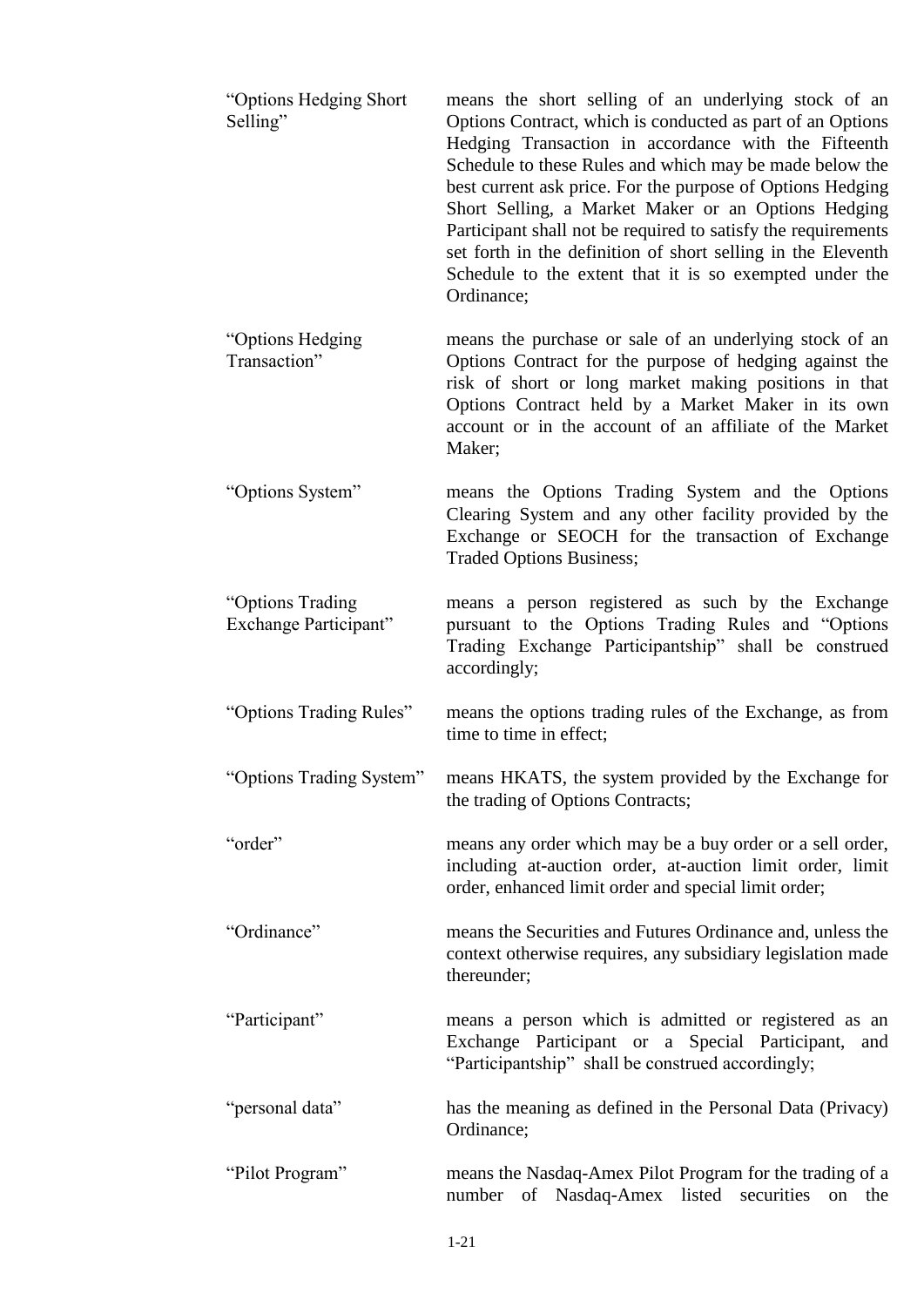|                                 | Exchange;   |                                                                                                                                                                                                                                                                                                                                                                                                   |  |
|---------------------------------|-------------|---------------------------------------------------------------------------------------------------------------------------------------------------------------------------------------------------------------------------------------------------------------------------------------------------------------------------------------------------------------------------------------------------|--|
| "Pilot Program Market<br>Maker" |             | means an Exchange Participant registered as a market<br>maker by the Exchange, as more particularly described in<br>the Securities Market Maker Regulations in the Fourteenth<br>Schedule to these Rules;                                                                                                                                                                                         |  |
| "Pre-opening Session"           | day;        | means from 9:00 a.m. to the commencement of the<br>Morning Session as specified in Rule $501(1)$ on a trading                                                                                                                                                                                                                                                                                     |  |
| "Premium"                       | Contract;   | means the amount payable by a holder and payable to a<br>writer of a Contract in respect of the writing of that                                                                                                                                                                                                                                                                                   |  |
| "previous closing price"        | securities; | means the last recorded closing price of an issue of                                                                                                                                                                                                                                                                                                                                              |  |
| "primary queue"                 | means -     |                                                                                                                                                                                                                                                                                                                                                                                                   |  |
|                                 | (a)         | during the Pre-opening Session or the Closing<br><b>Auction Session:-</b>                                                                                                                                                                                                                                                                                                                         |  |
|                                 | (i)         | (when the IEP can be determined in<br>accordance with Rule 501H or Rule 501M)<br>the queue of at-auction orders and at-auction<br>limit orders with a specified price at or more<br>competitive than the IEP, i.e. in case of<br>buying, the specified price is equal to or<br>higher than the IEP, or in case of selling, the<br>specified price is equal to or lower than the<br>IEP; otherwise |  |
|                                 | (ii)        | the queue of at-auction limit orders with the<br>most competitive specified price, i.e. in case<br>of buying, the current bid price, or in case of<br>selling, the current ask price;                                                                                                                                                                                                             |  |
|                                 | (b)         | during the Continuous Trading Session, the queue of<br>orders with the most competitive specified price, i.e.<br>in case of buying, the current bid price, or in case of<br>selling, the current ask price;                                                                                                                                                                                       |  |
| "Professional Accountant"       |             | means a professional accountant registered and holding a<br>current practising certificate under the Professional<br><b>Accountants Ordinance;</b>                                                                                                                                                                                                                                                |  |
| "purchases journal"             |             | means the journal maintained in the System covering the<br>transactions of a particular Exchange Participant to which<br>it is the buying party;                                                                                                                                                                                                                                                  |  |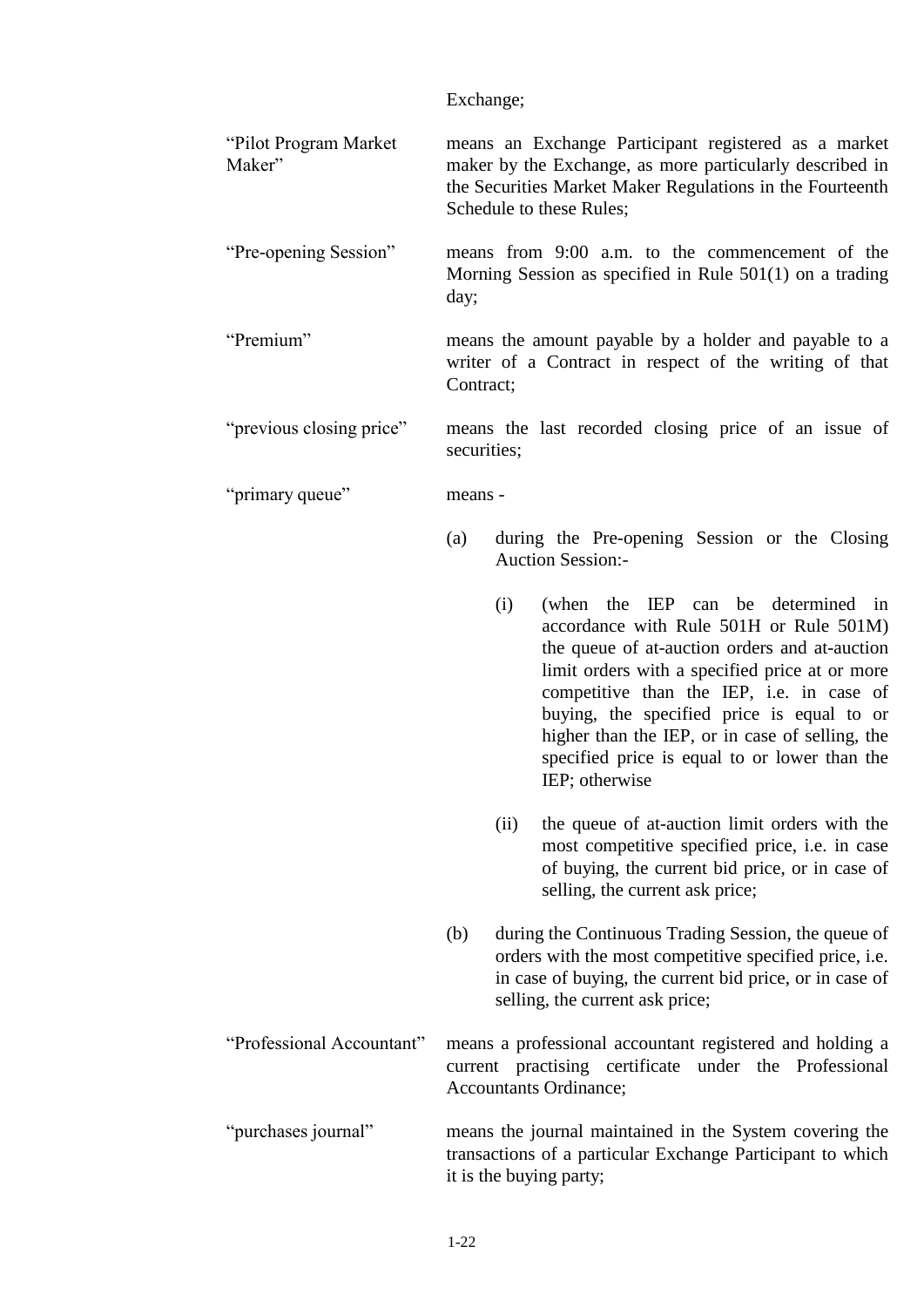| "recognized exchange"<br>controller" | has the meaning assigned to it by section 1 of Part 1 of<br>Schedule 1 to the Ordinance;                                                                                                                                                                                                                                                                                                                                                                                                                                                                                                                                                       |  |  |
|--------------------------------------|------------------------------------------------------------------------------------------------------------------------------------------------------------------------------------------------------------------------------------------------------------------------------------------------------------------------------------------------------------------------------------------------------------------------------------------------------------------------------------------------------------------------------------------------------------------------------------------------------------------------------------------------|--|--|
| "registered business<br>address"     | means the business address of an Exchange Participant at<br>which it carries on its business of dealing in securities, or<br>the business address of a Special Participant in Hong Kong<br>at which it carries on its order routing business, as the case<br>may be;                                                                                                                                                                                                                                                                                                                                                                           |  |  |
| "Regulations"                        | means any regulations as from time to time in effect and<br>made pursuant to the Articles or the Rules;                                                                                                                                                                                                                                                                                                                                                                                                                                                                                                                                        |  |  |
| "Responsible Officer"                | means an individual registered by the Exchange as a<br>Responsible Officer of an Exchange Participant under<br>these Rules;                                                                                                                                                                                                                                                                                                                                                                                                                                                                                                                    |  |  |
| "RMB"                                | means Renminbi, the lawful currency of the People's<br>Republic of China, for settlement in Hong Kong;                                                                                                                                                                                                                                                                                                                                                                                                                                                                                                                                         |  |  |
| "RMB Buy Final FX Rate"              | has the meaning as set out in Rule $563N(3)$ ;                                                                                                                                                                                                                                                                                                                                                                                                                                                                                                                                                                                                 |  |  |
| "RMB Buy Indicative FX<br>Rate"      | has the meaning as set out in Rule $563N(1)$ ;                                                                                                                                                                                                                                                                                                                                                                                                                                                                                                                                                                                                 |  |  |
| "RMB Sell Final FX Rate"             | has the meaning as set out in Rule $563N(4)$ ;                                                                                                                                                                                                                                                                                                                                                                                                                                                                                                                                                                                                 |  |  |
| "RMB Sell Indicative FX<br>Rate"     | has the meaning as set out in Rule $563N(2)$ ;                                                                                                                                                                                                                                                                                                                                                                                                                                                                                                                                                                                                 |  |  |
| "Rules"                              | means the Rules and Regulations of the Exchange and the<br>Options Trading Rules prescribed by the Board as from<br>time to time in effect;                                                                                                                                                                                                                                                                                                                                                                                                                                                                                                    |  |  |
| "sales journal"                      | means the journal maintained in the System covering the<br>transactions of a particular Exchange Participant to which<br>it is the selling party;                                                                                                                                                                                                                                                                                                                                                                                                                                                                                              |  |  |
| "Scheme Effective Date"              | means the date on which the Stock Exchange Scheme<br>became effective, being the date on which an official copy<br>of the order of the High Court of Hong Kong sanctioning<br>the Stock Exchange Scheme together with the minute<br>containing the particulars as required by section 61 of the<br>Companies Ordinance were registered by the Registrar of<br>Companies. For purposes herein, Stock Exchange Scheme<br>means the scheme of arrangement between the Exchange<br>and its shareholders under section 166 of the Companies<br>Ordinance as set out in the Stock Exchange Scheme<br>document dated 3 <sup>rd</sup> September, 1999; |  |  |
| "Seat"                               | means a booth assigned, re-assigned, allocated or re-<br>allocated from time to time by the Exchange to an                                                                                                                                                                                                                                                                                                                                                                                                                                                                                                                                     |  |  |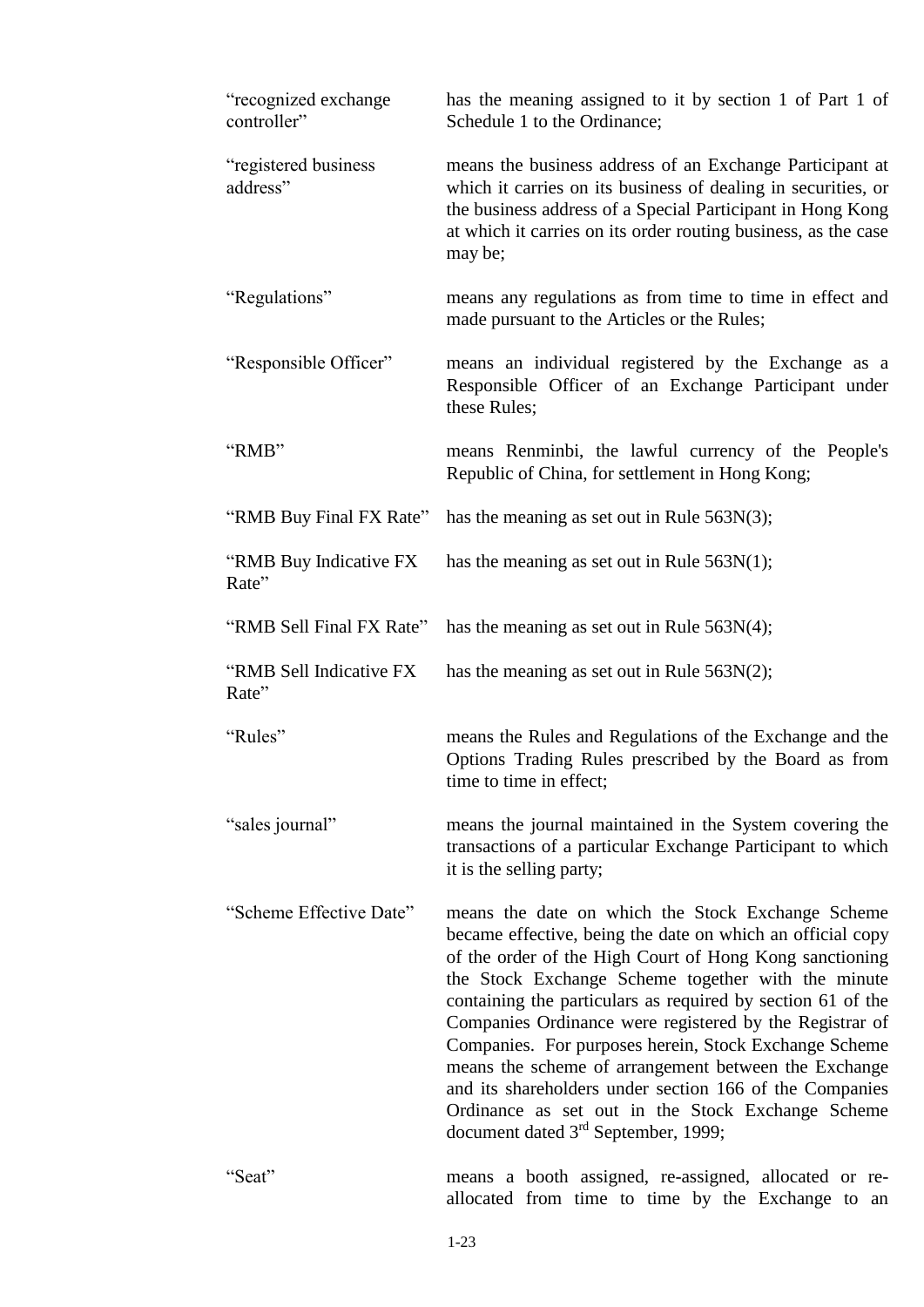|                                                 | Exchange Participant for each Stock Exchange Trading<br>Right subject to these Rules prior to the Cessation Date<br>with effect from which the entitlement to the benefit of a<br>Seat shall cease and extinguish;                                                                                                                                                                                                                                                                                                                                                                                                                                                                         |  |  |  |
|-------------------------------------------------|--------------------------------------------------------------------------------------------------------------------------------------------------------------------------------------------------------------------------------------------------------------------------------------------------------------------------------------------------------------------------------------------------------------------------------------------------------------------------------------------------------------------------------------------------------------------------------------------------------------------------------------------------------------------------------------------|--|--|--|
| "Secretary"                                     | means the Secretary of the Exchange for the time being<br>appointed by the Board in accordance with the Articles and<br>Rule 227;                                                                                                                                                                                                                                                                                                                                                                                                                                                                                                                                                          |  |  |  |
| "securities"                                    | has the meaning assigned to it by section 1 of Part 1 of<br>Schedule 1 to the Ordinance;                                                                                                                                                                                                                                                                                                                                                                                                                                                                                                                                                                                                   |  |  |  |
| "securities borrowing"                          | means the obtaining of securities by a borrower from a<br>lender under a securities borrowing and lending agreement<br>and includes "stock borrowing" as that term is defined in<br>the Stamp Duty Ordinance;                                                                                                                                                                                                                                                                                                                                                                                                                                                                              |  |  |  |
| "securities borrowing and<br>lending agreement" | means an agreement whereby a person borrows or<br>(a)<br>lends securities pursuant to an arrangement where<br>the borrower undertakes to return securities of the<br>same description, or pay the equivalent value of the<br>securities, to the lender; and                                                                                                                                                                                                                                                                                                                                                                                                                                |  |  |  |
|                                                 | includes a stock borrowing within the meaning of<br>(b)<br>section 19(16) of the Stamp Duty Ordinance;                                                                                                                                                                                                                                                                                                                                                                                                                                                                                                                                                                                     |  |  |  |
| "securities lending"                            | means the lending of securities by a lender to a borrower,<br>under a securities borrowing and lending agreement;                                                                                                                                                                                                                                                                                                                                                                                                                                                                                                                                                                          |  |  |  |
| "Securities Market<br>Maker"                    | means an Exchange Participant that has a valid permit<br>issued by the Exchange to conduct market making<br>activities in one or more Market Making Securities, as<br>more particularly described in the Securities Market<br>Maker Regulations in the Fourteenth Schedule to these<br>Rules and includes an Exchange Participant that is an<br>Exchange Traded Fund Market Maker or a Pilot Program<br>Market Maker;                                                                                                                                                                                                                                                                      |  |  |  |
| "Securities Market Maker<br>Short Selling"      | means the short selling of a Market Making Security which<br>is conducted by a Securities Market Maker for its own<br>account, or for the account of any of its affiliates or for the<br>account of any of its Designated Specialists as part of its<br>market making activities in accordance with the Fourteenth<br>Schedule to these Rules and which may be made below the<br>best current ask price. For the purpose of Securities Market<br>Maker Short Selling, a Securities Market Maker shall not<br>be required to satisfy the requirements set forth in the<br>definition of short selling in the Eleventh Schedule to the<br>extent that it is so exempted under the Ordinance; |  |  |  |
| "SEHK Securities"                               | means, for a given Special Participant, those Eligible                                                                                                                                                                                                                                                                                                                                                                                                                                                                                                                                                                                                                                     |  |  |  |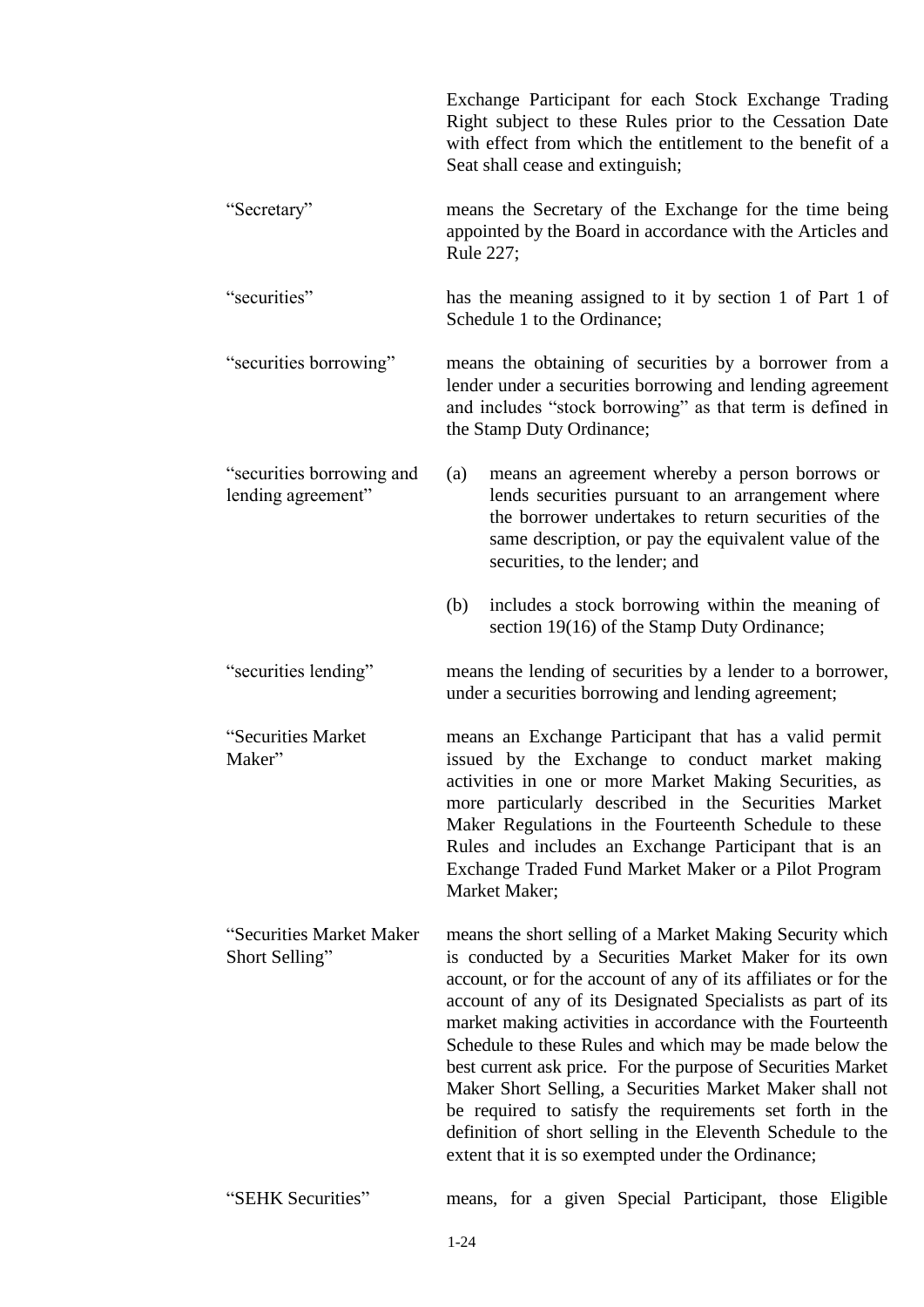Securities that have been determined by the Exchange (after consulting the relevant China Connect Market Operator) as eligible for buy orders and sell orders through the orderrouting services provided by the Special Participant and which are included in the list of SEHK Securities from time to time, as referred to in Rule 1505. Unless the context otherwise requires, any reference in these Rules to "SEHK Securities" includes "Special SEHK Securities";

- "SEHK Subsidiary" means a wholly-owned subsidiary of the Exchange duly authorised as an ATS provider under the Ordinance and licensed under applicable laws in Mainland China to provide order-routing service in relation to a Trading Link referred to in Rule 1403(1). For the purposes of the Trading Link under Rule 14A01, "SEHK Subsidiary" means Gangsheng Information Services (Shanghai) Limited and for the purposes of the Trading Link under Rule 14B01, "SEHK Subsidiary" means Gangyu Information Services (Shenzhen) Limited. References in these Rules to "relevant SEHK Subsidiary", "SEHK Subsidiary" or "SEHK Subsidiaries" shall be construed accordingly;
- "sell order" means an order input into the System to sell an issue of securities;
- "selling Exchange Participant" means an Exchange Participant which acts as the selling party in a transaction, whether as a principal or an agent;
- "SEOCH" means The SEHK Options Clearing House Limited;

"SEOCH Board" means the board of directors of SEOCH and, where the context so permits, any committee of that board;

"SEOCH Collateral" means money, letters of credit, bank guarantees, bankers' drafts, bank cashiers' orders, securities and other property as may, from time to time, be so designated by the SEOCH Board, in each case in such form as may be required by the SEOCH Board;

"SEOCH Participant" means a person who is duly registered, pursuant to Chapter 3 of the Clearing Rules, under one of the categories of SEOCH participantship set out in Clearing Rule 302, and "SEOCH Participantship" shall be construed accordingly;

"SFC Code of Conduct" means the Code of Conduct for Persons Licensed by or Registered with the Commission made under the Ordinance in force from time to time;

"short selling" has the same meaning as in Regulation (1) of the Short Selling Regulations in the Eleventh Schedule to these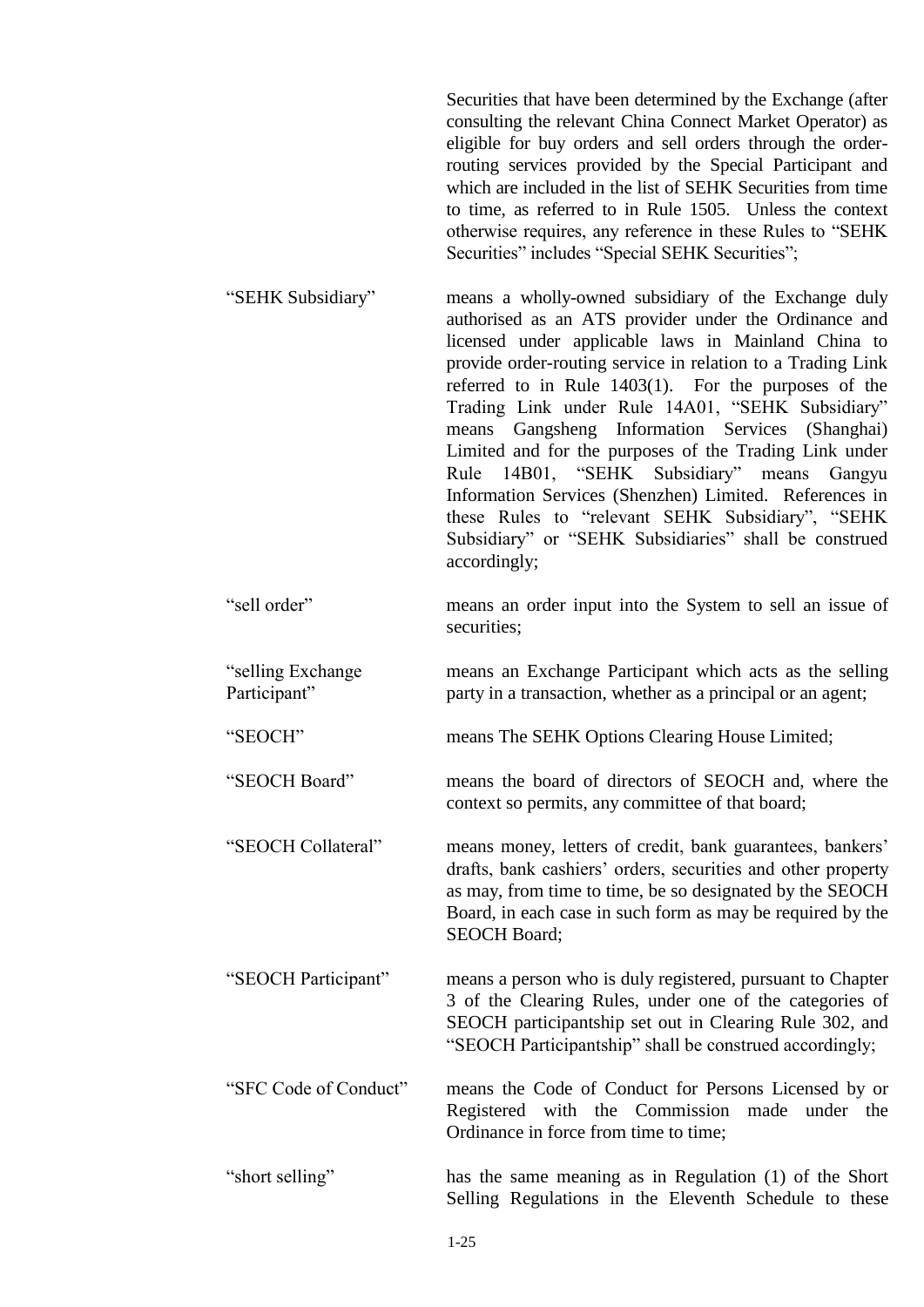Rules;

"single stock CBBC" means a CBBC which is based on one single class of shares;

"single stock derivative warrant" means a derivative warrant which is based on one single class of shares;

"Special China Connect means any securities listed on a China Connect Market which the Exchange (after consulting the relevant China Connect Market Operator) accepts or designates as eligible only for China Connect sell orders and not for China Connect buy orders through the use of the China Connect Service, as referred to in Rule 1408 and 1409(1)(b);

"special limit order" means a buy order or a sell order with a specified price input into the System during the Continuous Trading Session for automatic order matching during that session as follows:-

(a) in relation to a buy order -

- (i) (as soon as the order is accepted by the System for automatic order matching) within the range and in the sequence of first at the current ask price and thereafter at the next higher price up to nine spreads above the current ask price or the specified price whichever is lower;
- (ii) (if matching does not take place or if any part of the order remains unmatched under (a)(i) above) the order or the remaining part of the order will be cancelled automatically;

(b) in relation to a sell order -

- (i) (as soon as the order is accepted by the System for automatic order matching) within the range and in the sequence of first at the current bid price and thereafter at the next lower price down to nine spreads below the current bid price or the specified price whichever is higher;
- (ii) (if matching does not take place or if any part of the order remains unmatched under (b)(i) above) the order or the remaining part of the order will be cancelled automatically;

Securities"

"special lot" unless otherwise determined by the Exchange, refers to a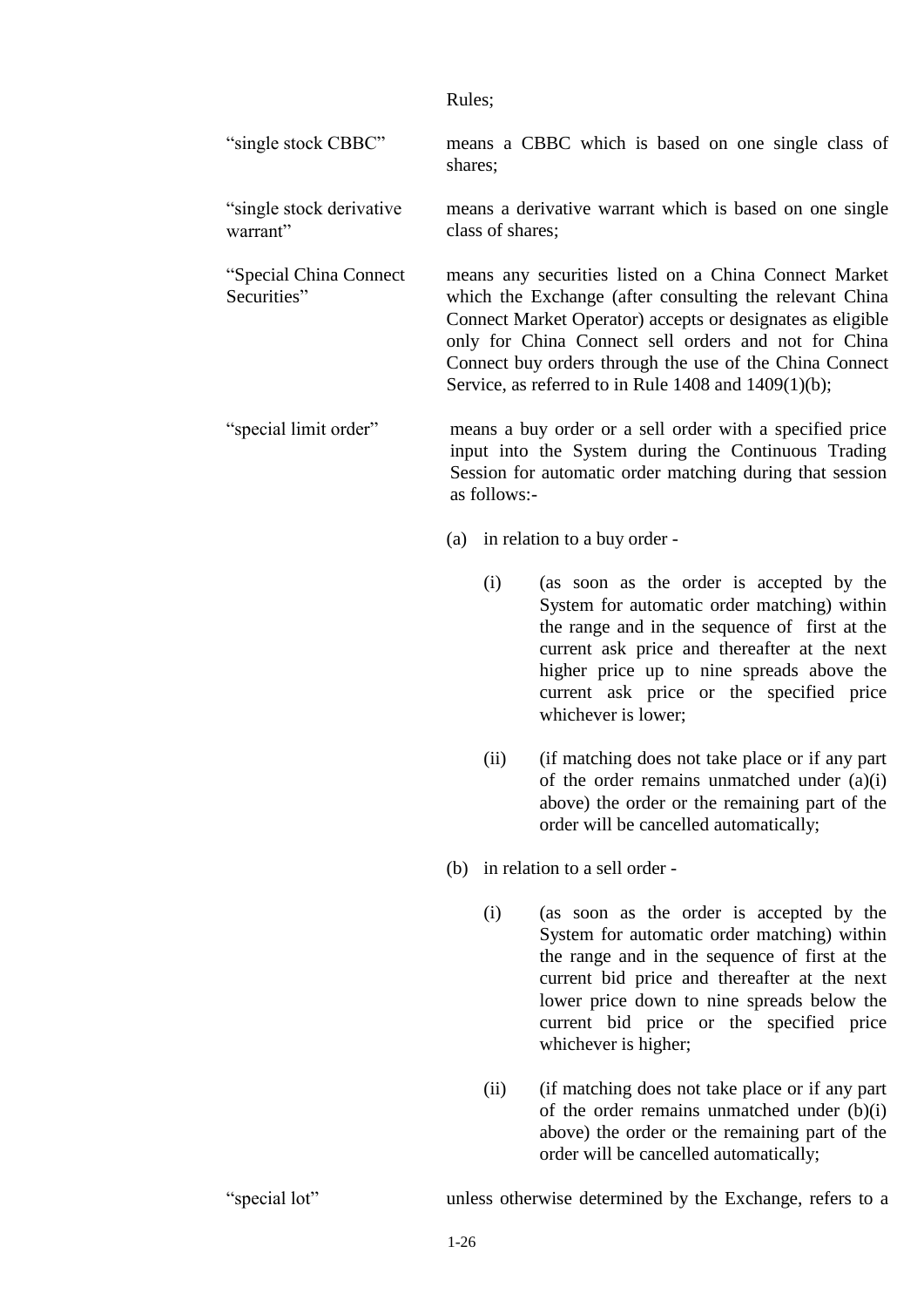scrip, the quantity of which exceeds one board lot; "Special Participant" means a subsidiary of a China Connect Market Operator duly authorised or licensed under applicable laws to receive and route orders in SEHK Securities (including sell orders in Special SEHK Securities) from the relevant China Connect Market Participants to the System for automatic order matching and whose name is entered in the Register of Special Participants, as referred to in Rule 1510, and "Special Participantship" shall be construed accordingly; "Special Participant Central Gateway message" means a single instance of order or trade-related communication between a Special Participant's trading device and the Central Gateway; "Special Participant Central Gateway session" means a connection to the Central Gateway for communication between a Special Participant's trading device and the Central Gateway; "specified price" in relation to a buy order or a sell order input into the System for automatic order matching means the bid price of a buy order or ask price of a sell order input into the System subject to these Rules; "Special SEHK Securities" in relation to a Special Participant, means those Eligible Securities that have been determined or designated by the Exchange (after consulting the relevant China Connect Market Operator) as eligible only for sell orders but not for buy orders through the order-routing services of the Special Participant, as referred to in Rules 1506; "spread" means the smallest allowable change in share price as specified in the Spread Table in the Second Schedule to these Rules; "SPSA Delivery Failure" has the same meaning as defined in the Operational Procedures of CCASS; "standard China Connect Central Gateway throttle rate" means the standard throughput rate of a China Connect Central Gateway message into the CSC through a China Connect Central Gateway session, as determined by the Exchange from time to time; "standard China Connect throttle rate" means the standard throughput rate of a China Connect order into the CSC via a China Connect Open Gateway, as determined by the Exchange from time to time; "standard Central Gateway throttle rate" means the standard throughput rate of (a) a Central Gateway message into the System through a Central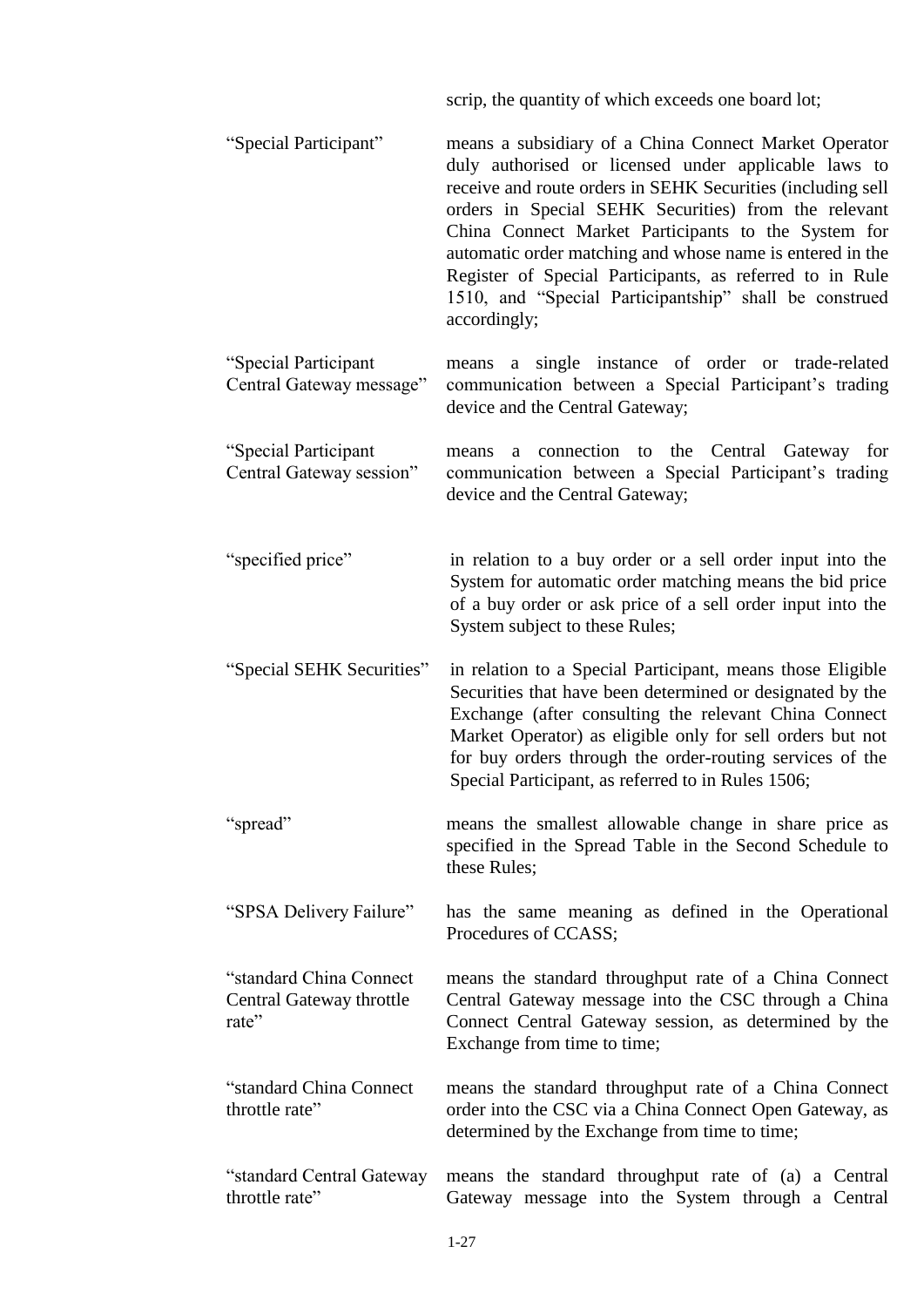Gateway session assigned with a single Stock Exchange Trading Right or (b) a Special Participant Central Gateway message into the System through a Special Participant Central Gateway session designated to a Special Participant, as determined by the Board from time to time;

"stock" in relation to a stock borrowing, a term which is defined in the Stamp Duty Ordinance, means any of the following investments:-

- (a) any shares, stock, debentures, loan stocks, funds, bonds or notes of or issued by any body, whether corporate or unincorporate, or any government or local government authority, or any other similar investment of any description;
- (b) any units under a unit trust scheme;
- (c) any rights, option or interest in or in respect of any stock referred to in paragraph (a) or (b) other than any such right, option or interest under an employees' share purchase or share option scheme,

but, except for the purposes of section 22 of the Stamp Duty Ordinance, does not include any loan capital, or any bill of exchange or promissory note, or any certificate of deposit within the meaning of section 2 of the Inland Revenue Ordinance, or any Exchange Fund debt instrument within the meaning of section 26A of the Inland Revenue Ordinance or Hong Kong dollar denominated multilateral agency debt instrument within the meaning of section 26A of the Inland Revenue Ordinance, or any bond issued under the Loans Ordinance, or any debentures, loan stocks, funds, bonds or notes denominated otherwise than in the currency of Hong Kong except to the extent that the same shall be redeemable, or may at the option of any person be redeemed, in the currency of Hong Kong;

"Stock Exchange Trading Right" means a right to be eligible to trade on or through the Exchange as an Exchange Participant and entered as such a right in a list, register or roll kept by the Exchange;

"Stock Futures Hedging Short Selling" means the short selling of an underlying stock of a Stock Futures Contract traded on HKFE, which is conducted as part of a Stock Futures Hedging Transaction in accordance with the Fifteenth Schedule to these Rules and which may be made below the best current ask price. For the purpose of Stock Futures Hedging Short Selling, a person shall not be required to satisfy the requirements set forth in the definition of short selling in the Eleventh Schedule to the

extent that he is so exempted under the Ordinance;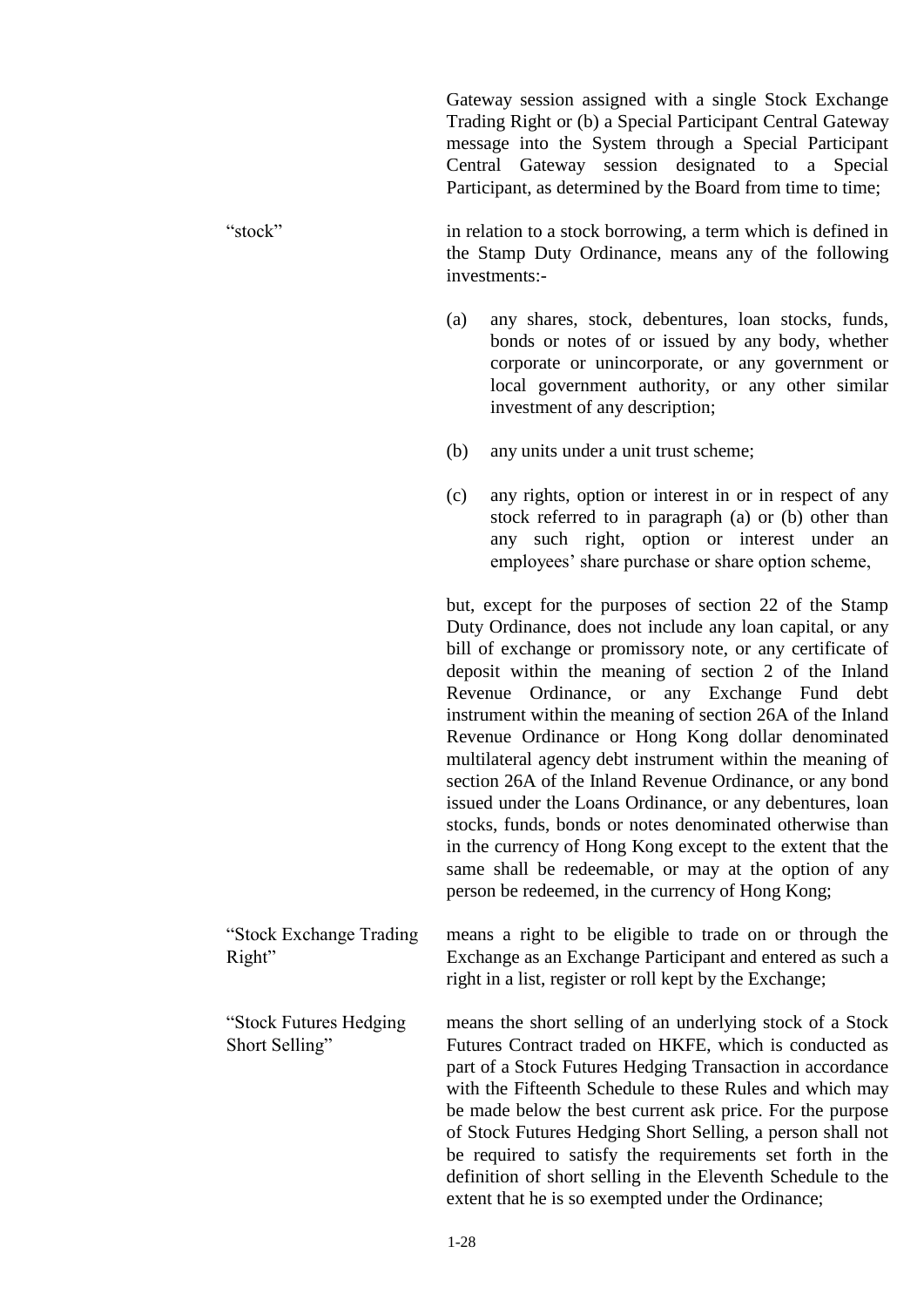| "Stock Futures Hedging<br>Transaction"                 | means the purchase or sale of an underlying stock of a<br>Stock Futures Contract traded on HKFE for the purpose of<br>hedging against short or long positions held by an HKFE<br>Participant in its capacity as market maker in the Stock<br>Futures Market of HKFE;                                                                                                                                                                                                                                                                                                                                                 |
|--------------------------------------------------------|----------------------------------------------------------------------------------------------------------------------------------------------------------------------------------------------------------------------------------------------------------------------------------------------------------------------------------------------------------------------------------------------------------------------------------------------------------------------------------------------------------------------------------------------------------------------------------------------------------------------|
| "Structured Product"                                   | has the same meaning as in Chapter 15A of the Main<br><b>Board Listing Rules;</b>                                                                                                                                                                                                                                                                                                                                                                                                                                                                                                                                    |
| "Structured Product<br>Hedging Participant"            | means an Exchange Participant appointed by an issuer to<br>act as its agent in conducting Structured Product Hedging<br>Transactions for the account of that issuer or the account of<br>any associates of that issuer in accordance with the<br>Fifteenth Schedule, including an Exchange Participant<br>which was formerly known as a Derivative Warrant<br>Hedging Participant appointed by an issuer for conducting<br>Derivative Warrant Hedging Transactions;                                                                                                                                                  |
| "Structured Product<br>Hedging Short Selling"          | means the short selling of an underlying stock of a single<br>stock derivative warrant or single stock CBBC, which is<br>conducted as part of a Structured Product Hedging<br>Transaction in accordance with the Fifteenth Schedule to<br>these Rules and which may be made below the best current<br>ask price. For the purpose of Structured Product Hedging<br>Short Selling, a Structured Product Hedging Participant<br>shall not be required to satisfy the requirements set forth in<br>the definition of short selling in the Eleventh Schedule to<br>the extent that it is so exempted under the Ordinance; |
| "Structured Product<br>Hedging Transaction"            | means the purchase or sale of an underlying stock of a<br>single stock derivative warrant or single stock CBBC for<br>the purpose of hedging against the risk of short or long<br>positions of an issuer or any associate of that issuer arising<br>from its obligation to provide liquidity in the derivative<br>warrant or CBBC, held in an account of that issuer or in an<br>account of any associate of that issuer;                                                                                                                                                                                            |
| "Structured Product<br>Liquidity Provider"             | means an Exchange Participant appointed by an issuer to<br>act as its agent in carrying out the activities for providing<br>liquidity to a Structured Product issued by the issuer, as<br>more particularly described in the Structured Product<br>Liquidity Provider Regulations in the Eighteenth Schedule<br>to these Rules, including an Exchange Participant which<br>was formerly known as a Derivative Warrant Liquidity<br>Provider or an ELI Liquidity Provider appointed by an<br>issuer for providing liquidity to a derivative warrant or ELI<br>issued by the issuer;                                   |
| "Structured Product<br><b>Liquidity Provider Short</b> | means the short selling of a Structured Product which is<br>conducted as part of the activities for providing liquidity to                                                                                                                                                                                                                                                                                                                                                                                                                                                                                           |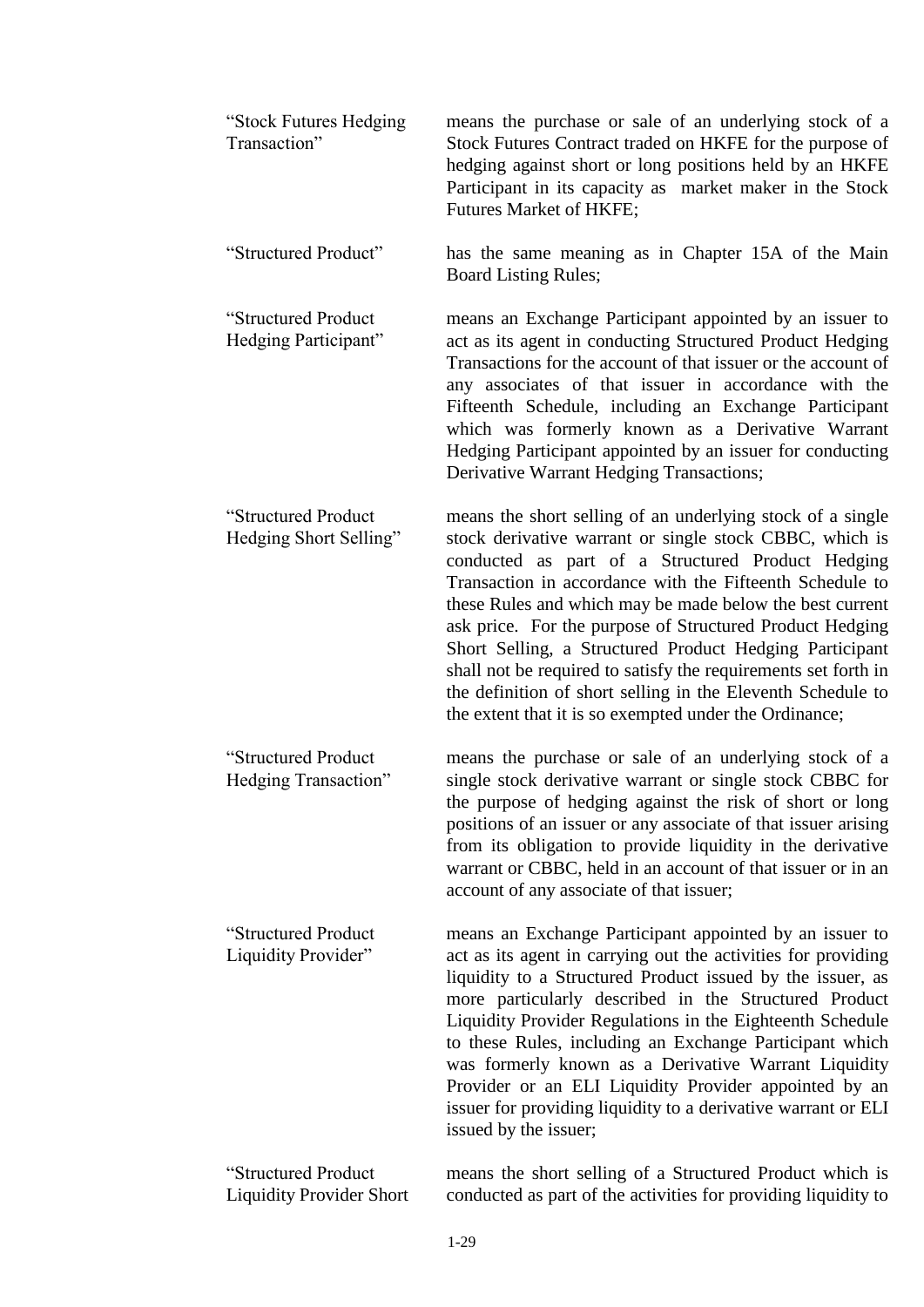| Selling"                       | an issue of Structured Product by a Structured Product<br>Liquidity Provider in accordance with the Eighteenth<br>Schedule to these Rules and which may be made below the<br>best current ask price. For the purpose of Structured<br>Product Liquidity Provider Short Selling, a Structured<br>Product Liquidity Provider shall not be required to satisfy<br>the requirements set forth in the definition of short selling<br>in the Eleventh Schedule to the extent that it is so<br>exempted under the Ordinance;                          |  |  |
|--------------------------------|------------------------------------------------------------------------------------------------------------------------------------------------------------------------------------------------------------------------------------------------------------------------------------------------------------------------------------------------------------------------------------------------------------------------------------------------------------------------------------------------------------------------------------------------|--|--|
| "subsidiary"                   | has the meaning assigned to it by section 15 of the<br>Companies Ordinance;                                                                                                                                                                                                                                                                                                                                                                                                                                                                    |  |  |
| "Substantial Shareholder"      | has the meaning assigned to it by section 6 of Part 1 of<br>Schedule 1 to the Ordinance;                                                                                                                                                                                                                                                                                                                                                                                                                                                       |  |  |
| "System"                       | means the Automatic Order Matching and Execution<br>System (the "AMS") as installed and operated by the<br>Exchange for securities trading;                                                                                                                                                                                                                                                                                                                                                                                                    |  |  |
| "Tender Process"               | means the process undertaken prior to the tenth anniversary<br>of the Scheme Effective Date whereby a holder of Stock<br>Exchange Trading Right that was granted under the Stock<br>Exchange Scheme and that had not been transferred or<br>deemed to have been transferred may relinquish its Stock<br>Exchange Trading Right upon the invitation of the<br>Exchange for tender subject to such terms and conditions<br>as the Exchange may in its absolute discretion determine<br>from time to time and prescribe in the tender invitation; |  |  |
| "Throttle-on-Demand<br>Scheme" | means the scheme set out in Rule 365D that allows an<br>Exchange Participant with a Central Gateway session to<br>apply to the Exchange for a temporary increase in the<br>throughput rate of an order or a Central Gateway message<br>into the System;                                                                                                                                                                                                                                                                                        |  |  |
| "trading day"                  | means a day on which trading is conducted on the<br>Exchange as specified in Rule 501 and/or Rule 501A;                                                                                                                                                                                                                                                                                                                                                                                                                                        |  |  |
| "Trading Hall"                 | means the premises for use as trading floor of the<br>Exchange as specified by the Board;                                                                                                                                                                                                                                                                                                                                                                                                                                                      |  |  |
| "trading hours"                | means the hours during which trading can be conducted on<br>the Exchange as set out in Rule 501;                                                                                                                                                                                                                                                                                                                                                                                                                                               |  |  |
| "Trading Link"                 | means the cross-boundary order-routing arrangement<br>referred to in Rule 1401 or 1501;                                                                                                                                                                                                                                                                                                                                                                                                                                                        |  |  |
| "TraHK Units"                  | means units issued in accordance with the unit trust<br>scheme named "Tracker Fund of Hong Kong" established<br>by the trust deed dated 23 October 1999 between (1) State                                                                                                                                                                                                                                                                                                                                                                      |  |  |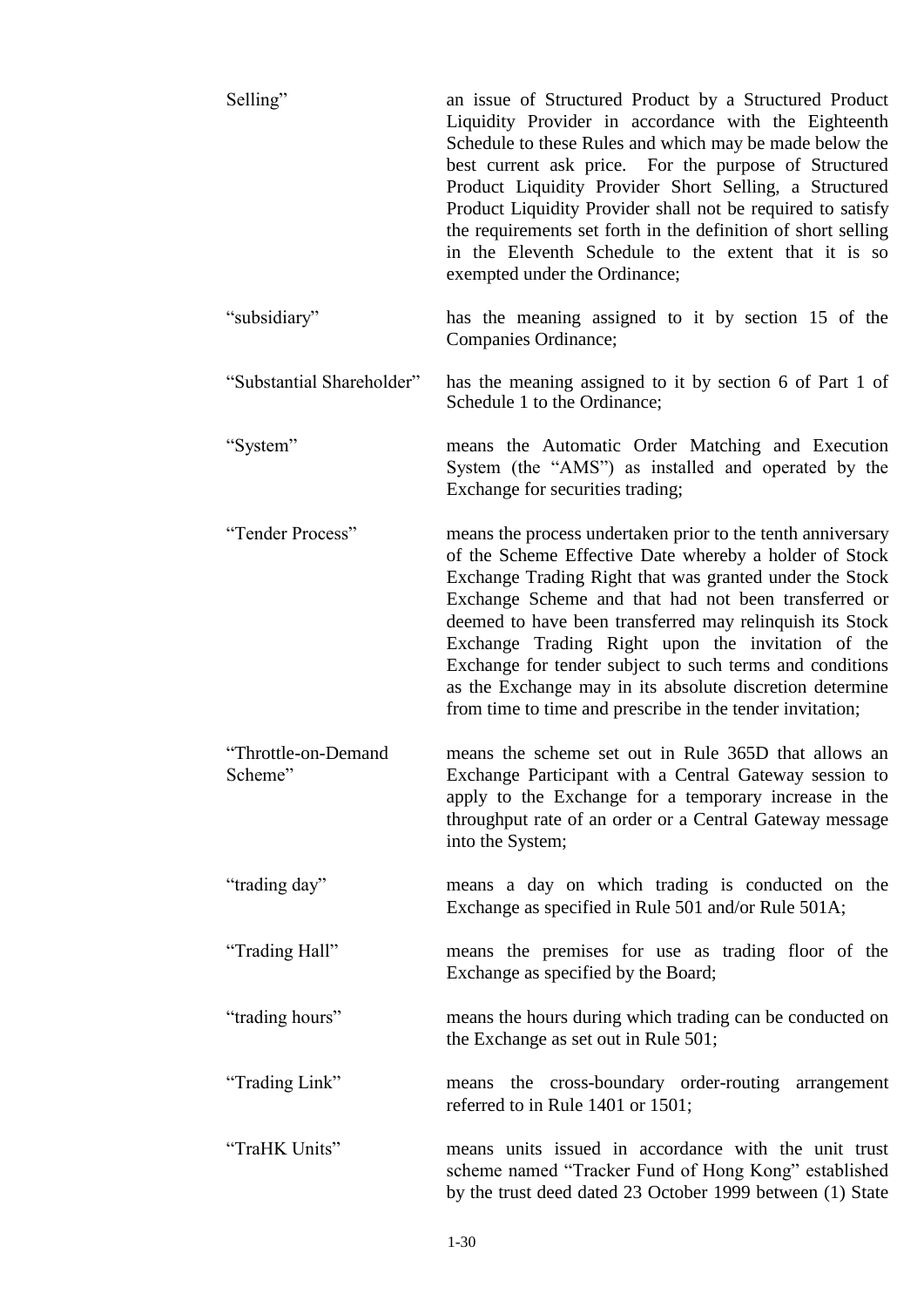|                                | Street Global Advisors (HK) Limited as manager, (2) State<br>Street Bank and Trust Company as trustee, and (3)<br>Exchange Fund Investment Limited as promoter, as from<br>time to time modified or added to;                                                                                                                                                                                                                                                                                     |
|--------------------------------|---------------------------------------------------------------------------------------------------------------------------------------------------------------------------------------------------------------------------------------------------------------------------------------------------------------------------------------------------------------------------------------------------------------------------------------------------------------------------------------------------|
| "transaction"                  | means an agreement for the acquisition or disposal of<br>securities;                                                                                                                                                                                                                                                                                                                                                                                                                              |
| "TSF"                          | means the trading support facility in the form of FX<br>Services which HKSCC may provide for the purposes of<br>facilitating the purchase and sale of TSF Stocks. Where<br>the FX Services are provided, HKSCC shall do so as TSF<br>operator and not in its capacity as, or for the purposes of<br>acting as, the central counterparty for the clearing of<br>Exchange Trades, and unless the context otherwise<br>requires, references in Chapter 5 to HKSCC shall be<br>construed accordingly; |
| "TSF Buy Exchange"<br>Trade"   | means an Exchange Trade with respect to the purchase of<br>TSF Stocks by a TSF Exchange Participant through the<br>System which is (i) supported by a TSF Buy FX Order<br>prior to the effect of the Exchange Trade on the System;<br>and (ii) supported by a TSF Buy FX Transaction upon the<br>effect of the Exchange Trade on the System;                                                                                                                                                      |
| "TSF Buy FX Order"             | means an order for the conversion of HKD to RMB by a<br>TSF Exchange Participant to HKSCC as TSF operator<br>through an input into the System for the purpose of<br>supporting an order to purchase TSF Stocks, which order<br>shall, upon matching on the System, constitute a TSF Buy<br><b>Exchange Trade;</b>                                                                                                                                                                                 |
| "TSF Buy FX<br>Transaction"    | means the FX transaction between HKSCC as TSF<br>operator and a TSF Exchange Participant relating to a TSF<br>Buy FX Order for the purpose of settlement of a TSF Buy<br><b>Exchange Trade;</b>                                                                                                                                                                                                                                                                                                   |
| "TSF CCASS Participant"        | means in the context of clearing and settlement of TSF<br>Exchange Trades, the settlement of TSF FX Transactions<br>and the custody of earmarked TSF Stocks, an HKSCC<br>Participant which has been accepted for registration and to<br>remain registered as a TSF CCASS Participant by<br>HKSCC;                                                                                                                                                                                                 |
| "TSF Clearing Participant"     | means a DCP or a GCP which has been accepted for<br>registration and to remain registered as a TSF CCASS<br>Participant by HKSCC;                                                                                                                                                                                                                                                                                                                                                                 |
| "TSF Exchange"<br>Participant" | means, in the context of trading of TSF Stocks, an<br>Exchange Participant which has been accepted for<br>registration and to remain registered as a TSF Exchange                                                                                                                                                                                                                                                                                                                                 |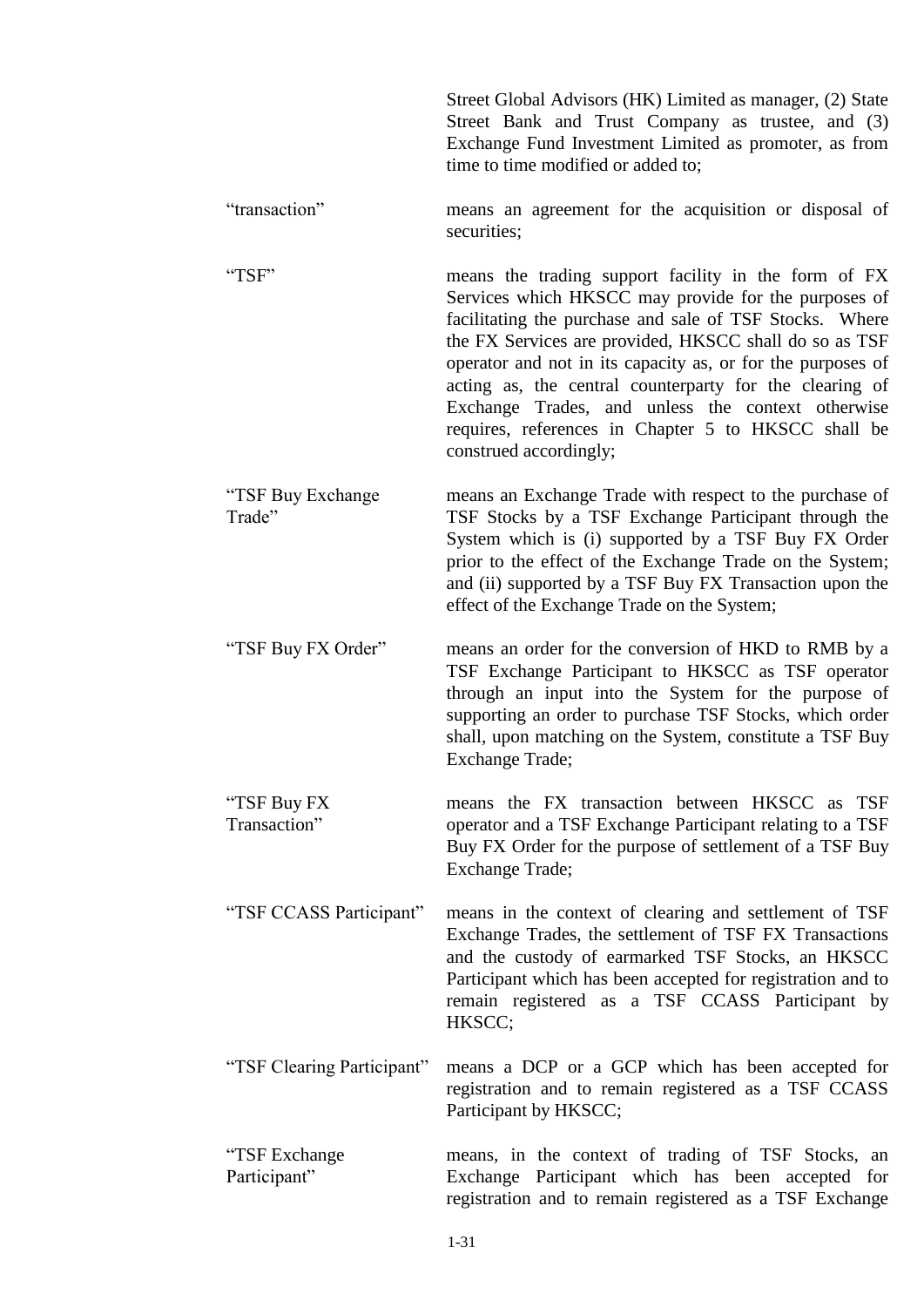|                                            | Participant by the Exchange;                                                                                                                                                                                                                                                                                                               |
|--------------------------------------------|--------------------------------------------------------------------------------------------------------------------------------------------------------------------------------------------------------------------------------------------------------------------------------------------------------------------------------------------|
| "TSF Exchange Trade"                       | means a TSF Buy Exchange Trade or a TSF Sell Exchange<br>Trade, as the context may require;                                                                                                                                                                                                                                                |
| "TSF FX Order"                             | means a TSF Buy FX Order or a TSF Sell FX Order, as the<br>context may require;                                                                                                                                                                                                                                                            |
| "TSF FX Transaction"<br>"TSF Participant"  | means a TSF Buy FX Transaction or a TSF Sell FX<br>Transaction, as the context may require;<br>means, a TSF Exchange Participant and/or a TSF CCASS<br>Participant, as the context may require;                                                                                                                                            |
| "TSF Participant<br>Registration Criteria" | means the eligibility criteria which the Exchange may<br>prescribe from time to time for Exchange Participants to be<br>accepted for registration and to remain registered as TSF<br>Exchange Participants for the purposes of providing<br>trading services in respect of TSF Stocks;                                                     |
| "TSF Partner Bank"                         | means a financial institution which has entered into an<br>agreement or arrangement with HKSCC for the purposes<br>of providing RMB to HKD or HKD to RMB conversion<br>services and/or liquidity to HKSCC as TSF operator;                                                                                                                 |
| "TSF Sell Exchange<br>Trade"               | means an Exchange Trade with respect to the sale of TSF<br>Stocks by a TSF Exchange Participant through the System<br>which is (i) supported by a TSF Sell FX Order prior to the<br>effect of the Exchange Trade on the System; and (ii)<br>supported by a TSF Sell FX Transaction upon the effect of<br>the Exchange Trade on the System; |
| "TSF Sell FX Order"                        | means an order for the conversion of RMB to HKD by a<br>TSF Exchange Participant to HKSCC as TSF operator<br>through an input into the System for the purpose of<br>supporting an order to sell TSF Stocks, which order shall,<br>upon matching on the System, constitute a TSF Sell<br><b>Exchange Trade;</b>                             |
| "TSF Sell FX Transaction"                  | means the FX transaction between HKSCC as TSF<br>operator and a TSF Exchange Participant relating to a TSF<br>Sell FX Order for the purpose of settlement of a TSF Sell<br>Exchange Trade;                                                                                                                                                 |
| "TSF Stocks"                               | means Eligible Securities which are included in the list of<br>TSF Stocks by HKSCC from time to time, as referred to in<br>Rule 563I;                                                                                                                                                                                                      |
| "unit trust"                               | means any arrangement made for the purpose, or having<br>the effect, of providing facilities for the participation by<br>persons, as beneficiaries under a trust, in profits or income<br>arising from the acquisition, holding, management or                                                                                             |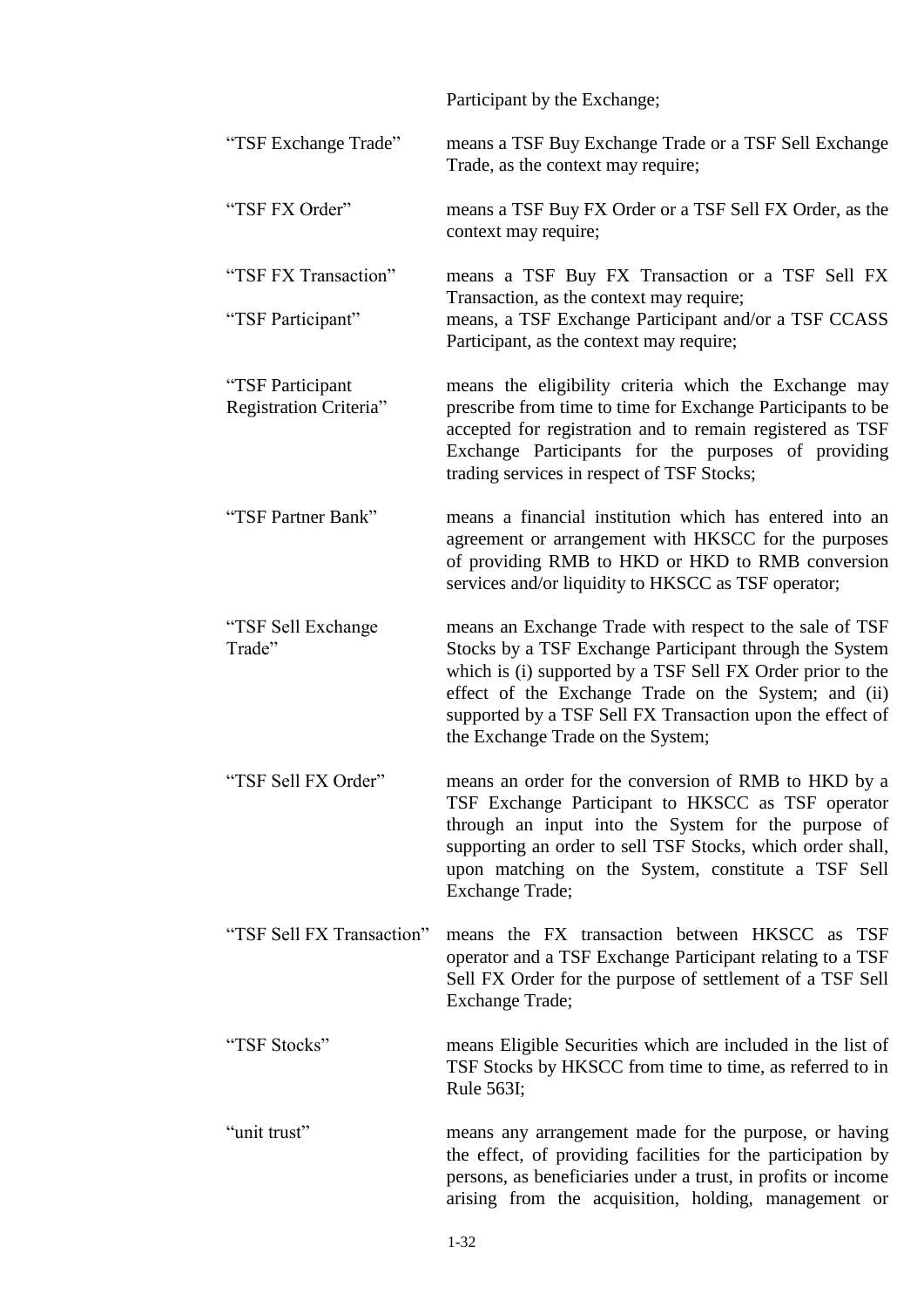|                       |     |                                                                                                                                                                                                                  | disposal of securities or any other property whatsoever;                                                                                                                                                                                                                                                                                                                                                                                                                                     |  |
|-----------------------|-----|------------------------------------------------------------------------------------------------------------------------------------------------------------------------------------------------------------------|----------------------------------------------------------------------------------------------------------------------------------------------------------------------------------------------------------------------------------------------------------------------------------------------------------------------------------------------------------------------------------------------------------------------------------------------------------------------------------------------|--|
| "VCM"                 |     |                                                                                                                                                                                                                  | means the Volatility Control Mechanism imposed by the<br>Exchange on VCM securities for the purpose of<br>safeguarding market integrity from extreme price volatility,<br>as referred to in Rule 513A;                                                                                                                                                                                                                                                                                       |  |
| "VCM reference price" |     | in relation to any order for a VCM security input into the<br>System at any time during the VCM monitoring period in<br>the following trading sessions, means, unless otherwise<br>determined by the Exchange, - |                                                                                                                                                                                                                                                                                                                                                                                                                                                                                              |  |
|                       | (a) |                                                                                                                                                                                                                  | in the Morning Session:-                                                                                                                                                                                                                                                                                                                                                                                                                                                                     |  |
|                       |     | (i)                                                                                                                                                                                                              | the price of the transaction in that VCM<br>security concluded by automatic order matching<br>last recorded for this purpose 5 minutes (or such<br>other time as the Exchange may prescribe from<br>time to time) before the order.<br>Such last<br>recorded price shall be updated by the System at<br>the end of each one minute interval during the<br>Morning Session, or at such time, during such<br>period and in such manner as the Exchange may<br>from time to time determine; and |  |
|                       |     | (ii)                                                                                                                                                                                                             | (if there have been no transaction in that VCM<br>security in the Morning Session) the IEP of that<br>VCM security calculated at the end of the pre-<br>order matching period of the Pre-opening<br>Session on that day; and                                                                                                                                                                                                                                                                 |  |
|                       |     |                                                                                                                                                                                                                  | (iii) (if there is no such IEP) the recorded price of<br>the first transaction of that VCM security<br>concluded by automatic order matching in the<br>Morning Session;                                                                                                                                                                                                                                                                                                                      |  |
|                       | (b) |                                                                                                                                                                                                                  | in the Afternoon Session:-                                                                                                                                                                                                                                                                                                                                                                                                                                                                   |  |
|                       |     | (i)                                                                                                                                                                                                              | the price of a transaction in that VCM security<br>concluded by automatic order matching last<br>recorded for this purpose 5 minutes (or such<br>other time as the Exchange may prescribe from<br>time to time) before the order.<br>Such last<br>recorded price shall be updated by the System<br>at the end of each one minute interval during<br>the Afternoon Session, or at such time, during<br>such period and in such manner as the<br>Exchange may from time to time determine;     |  |

(ii) where (b)(i) above does not apply, then the

and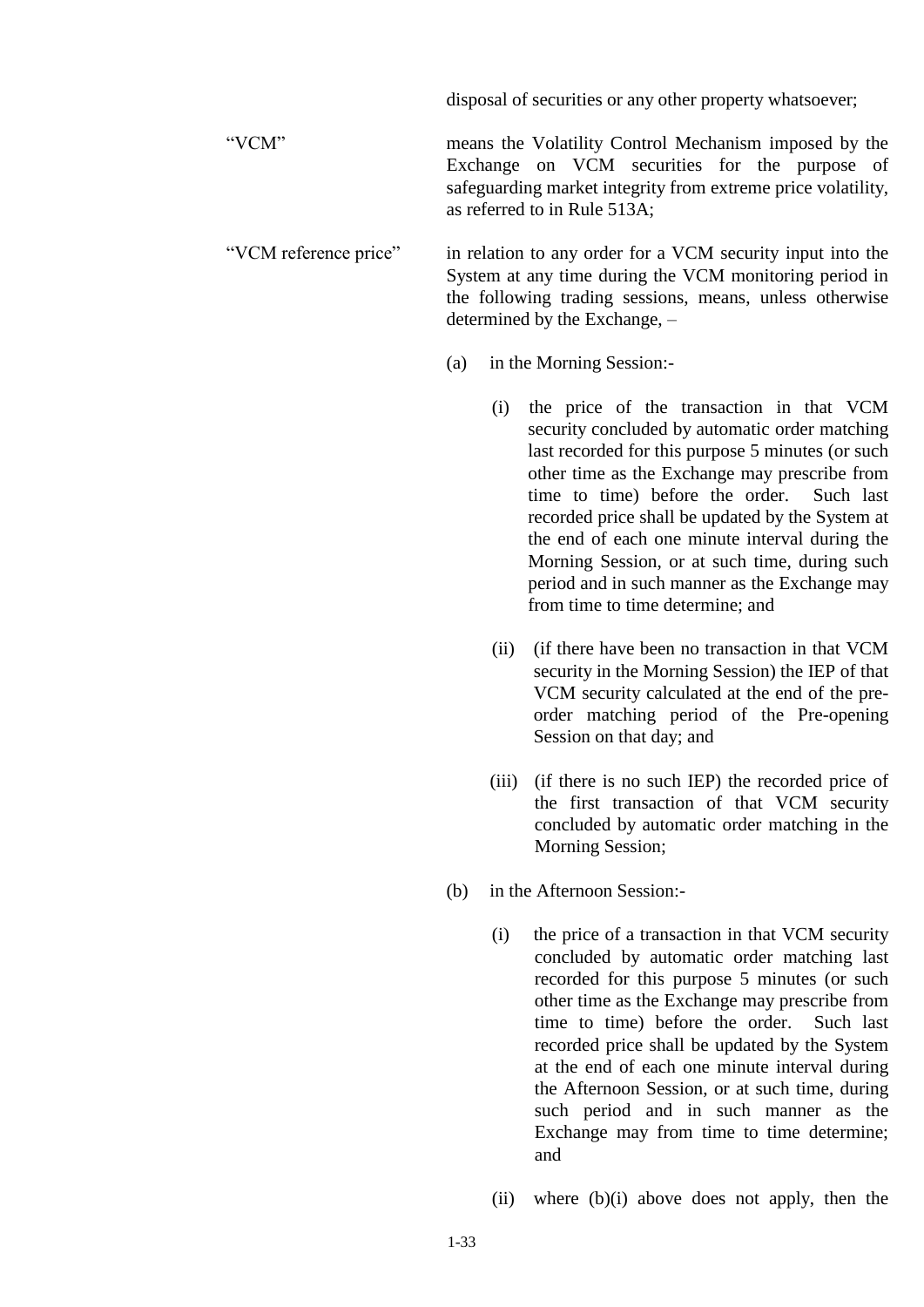|                       | recorded price of the first transaction of that<br>VCM security concluded by automatic order<br>matching in the Afternoon Session;                      |
|-----------------------|---------------------------------------------------------------------------------------------------------------------------------------------------------|
| "VCM security"        | means an issue of security prescribed by the Exchange to<br>be subject to the Volatility Control Mechanism;                                             |
| "Year 2000 Compliant" | means that neither performance nor functionality of any<br>system is affected by dates prior to, during and after the<br>Year 2000. In particular : $-$ |
|                       | (a) no value for current date will cause any interruption in<br>operation;                                                                              |
|                       | (b) date-based functionality must behave consistently for<br>dates prior to, during and after year<br>2000;                                             |
|                       | (c) in all interfaces and data storage, the century in any<br>date must be specified either explicitly or by                                            |

(d) Year 2000 must be recognized as a leap year.

unambiguous algorithms or inference rules; and

- 102. Where the context so permits, words importing the singular number include the plural and vice versa and words importing the masculine gender shall include the feminine and neuter genders and vice versa.
- 103. Subject to Rule 101, any definitions of words defined in the CCASS Rules, the Ordinance or the Articles shall if not inconsistent with the subject or context apply to these Rules.
- 104. The headings shall not affect the interpretation or construction hereof.
- 105. The Exchange, the SEHK Subsidiaries and a recognized exchange controller which is the controller of the Exchange shall not be liable to any Participant or to any other person with respect to any action or omission by any of them in connection with the operations of the System, the provision of services and facilities available thereunder, and all other matters as contemplated in these Rules.
- 106. The Options Trading Rules and the Operational Trading Procedures shall be read in conjunction with and form part of these Rules. The definition of terms in relation to Exchange Traded Options are more particularly defined in the Options Trading Rules and the Clearing Rules. An Exchange Participant shall be bound by the Options Trading Rules and the Clearing Rules in relation to its trading and clearing of Exchange Traded Options.
- 107. A Member who was a registered dealer under Part VI of the repealed Securities Ordinance immediately prior to the Scheme Effective Date shall be deemed to be an Exchange Participant until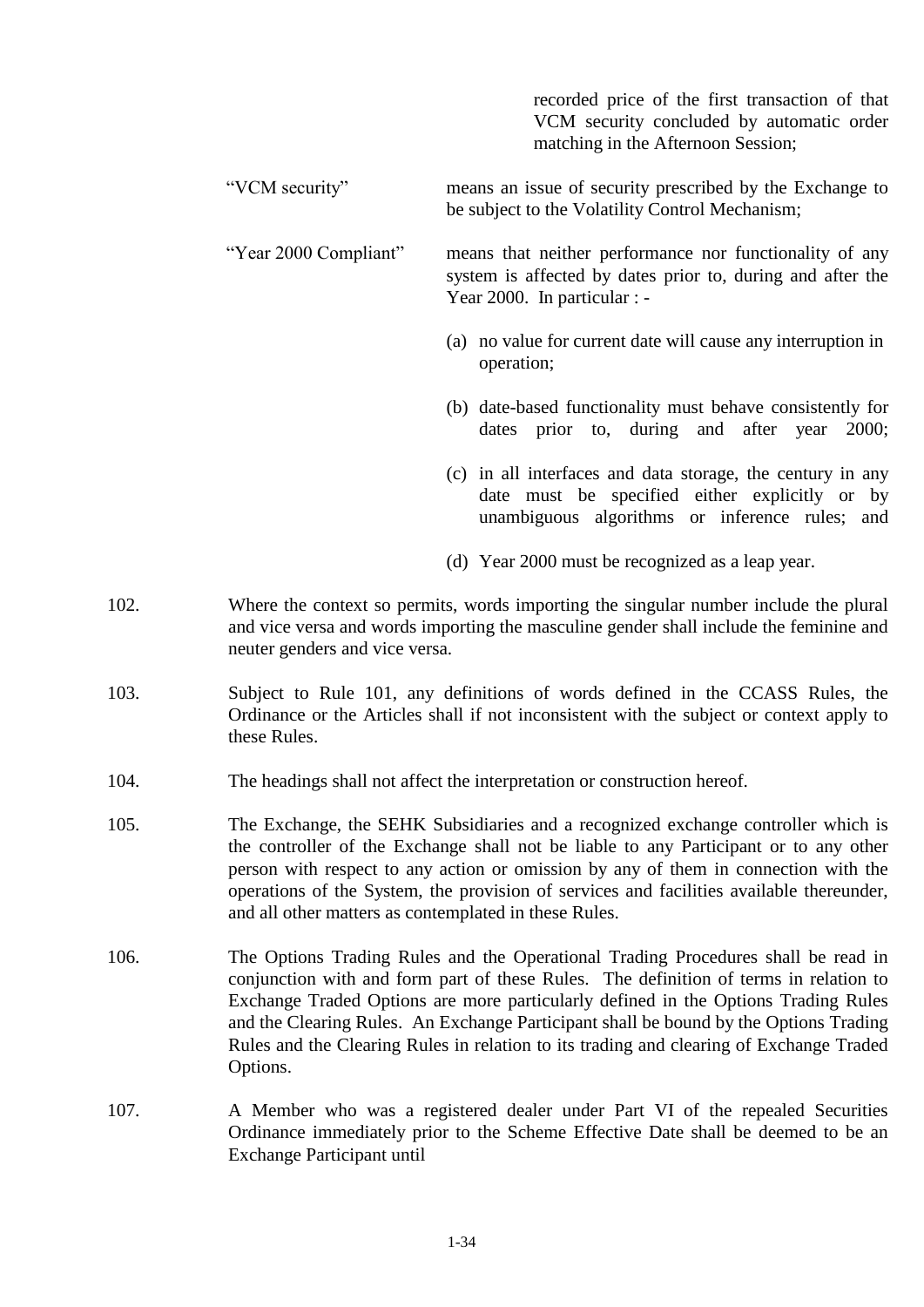- (i) he or it ceases to be a person who may trade on or through the Exchange in accordance with these Rules; or
- (ii) his or its name is entered in the list, register or roll kept by the Exchange as a person who may trade on or through the Exchange

whichever first occurs and shall continue to be bound by these Rules and any rules, regulations, procedures and guidelines made hereunder and any amendments thereto from time to time.

- 107A. [Repealed]
- 107B. (1) [Repealed]
	- (2) [Repealed]
- 108. For the avoidance of doubt : -
	- (i) these Rules;
	- (ii) all rights, privileges, obligations and liabilities accrued to or incurred by a person (including without limitation a holder of a Stock Exchange Trading Right and/or Exchange Participant) prior to the Scheme Effective Date; and
	- (iii) all registrations and approvals made or granted to a person (including without limitation a holder of a Stock Exchange Trading Right and/or Exchange Participant) which were valid immediately prior to the Scheme Effective Date

shall continue to be valid and binding on that person whatever capacity in which those rights, privileges, obligations, liabilities, registrations or approvals have been accrued, incurred, made or granted.

- 109. Unless otherwise provided in these Rules
	- (1) the Rules and the Disciplinary Procedures effective immediately prior to the Scheme Effective Date shall continue to apply to cases in which disciplinary action has been instituted and the Member charged shall continue to comply with such Rules and Disciplinary Procedures including that of referring decisions to the Disciplinary Appeals Committee;
	- (2) breaches of the Rules effective immediately prior to the Scheme Effective Date for which disciplinary action have not been instituted or adjudicated prior to and as at the Scheme Effective Date may be instituted, continued, enforced and adjudicated in accordance with the Disciplinary Procedures made under these Rules despite that the breaches had been committed while being a Member (as defined in Rule 701 of the Rules effective immediately prior to the Scheme Effective Date) of the Exchange.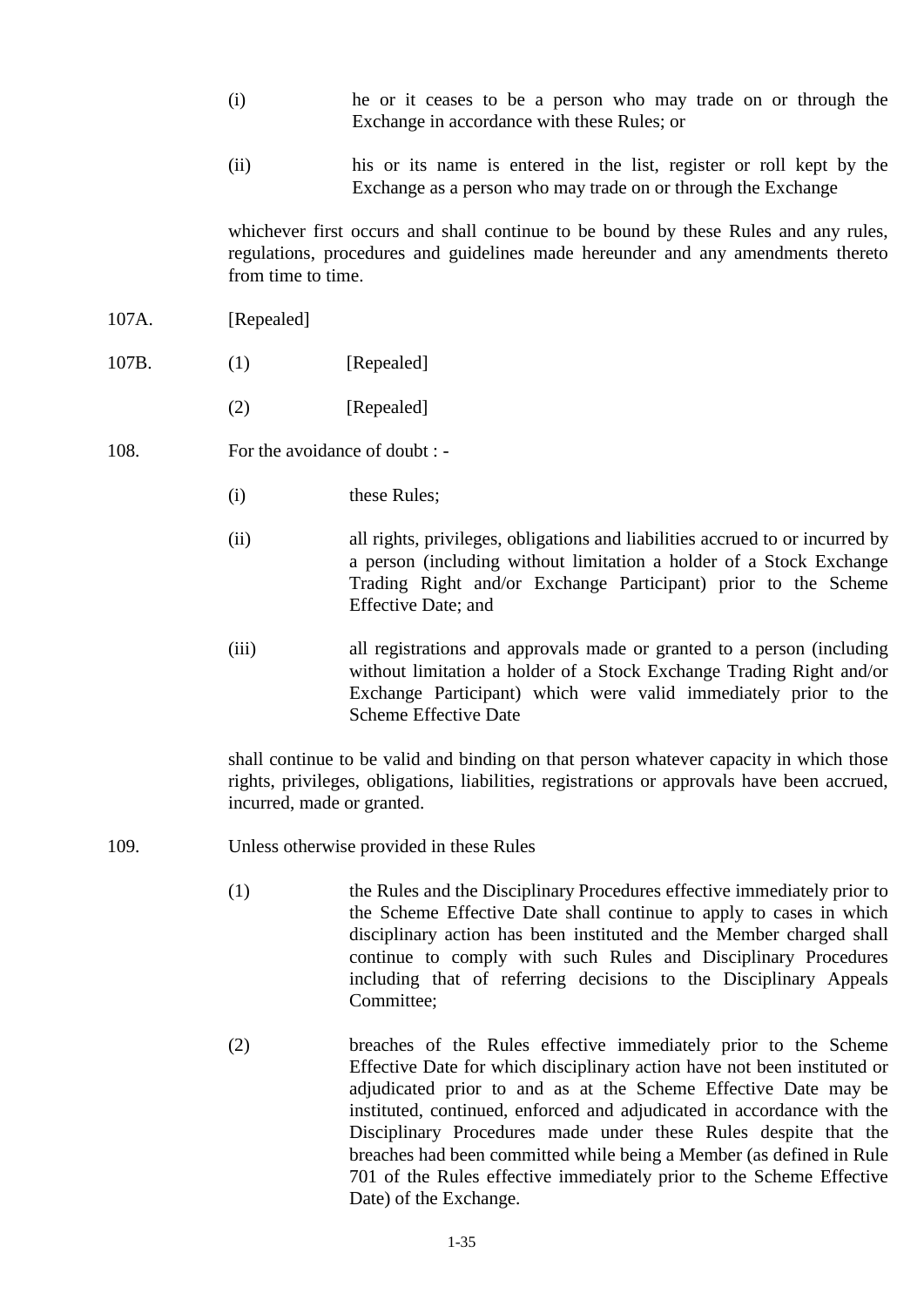- 109A. (1) [Repealed]
	- (2) [Repealed]
	- (3) [Repealed]
	- (4) Subject to Rule 109B, a Corporate Exchange Participant which is deemed to have been licensed as a licensed corporation for Type 1 regulated activity under section 22(a) of Part 1 of Schedule 10 to the Ordinance subject to the provisions thereof shall from 1 April 2003 be deemed to be an Exchange Participant under these Rules, and shall be so deemed until it ceases to be a deemed licensed corporation as aforesaid under the Ordinance or an Exchange Participant under these Rules, whichever first occurs. The Corporate Exchange Participant shall immediately notify the Exchange in writing when it ceases to be so deemed.
	- (5) Subject to Rule 109B, where a Corporate Exchange Participant is deemed to be an Exchange Participant under Rule 109A(4), a Dealing Director thereof who is deemed to have been approved as a responsible officer of that Exchange Participant under section 23(a) of Part 1 of Schedule 10 to the Ordinance subject to the provisions thereof shall from 1 April 2003 be deemed-
		- (a) [Repealed]
		- (b) to be a Responsible Officer of that Exchange Participant,

and shall be so deemed until he ceases to be a deemed responsible officer as aforesaid under the Ordinance or a Responsible Officer under these Rules, whichever first occurs. The Corporate Exchange Participant and its Dealing Director shall immediately notify the Exchange in writing when the Dealing Director ceases to be so deemed.

- 109B. A Corporate Exchange Participant or Dealing Director which or who is deemed under Rule 109A to be an Exchange Participant or a Responsible Officer of an Exchange Participant (as the case may be) shall continue to be bound by these Rules and any rules, regulations, procedures and guidelines made hereunder and any amendment thereto from time to time.
- 109C. [Repealed]

**Notice**